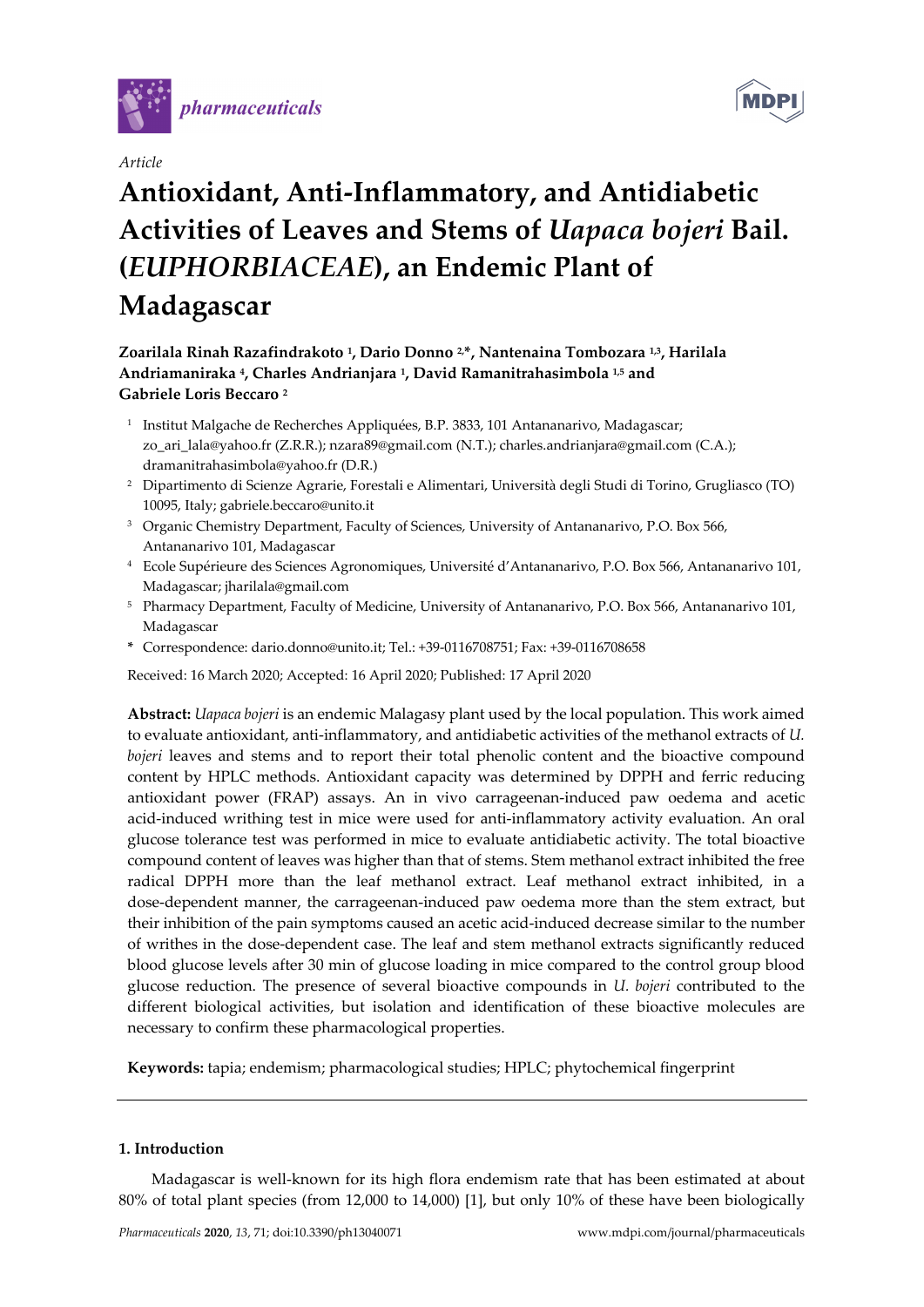investigated [2]. On the other hand, traditional medicine plays an important role in the Malagasy health system and endemic Malagasy plants are supposed to be a source of new chemical compounds with a specific interesting pharmacological profile and therapeutic uses. Several Malagasy plants and their traditional uses are registered in Malagasy Pharmacopeia. Among these plants, *Uapaca bojeri* Bail., known as "tapia" by the local population, is still utilized for its potential activity against diabetes mellitus, infectious diseases, and hypertension [3]. Leaf infusion of the species is often used by the local population to treat headache and dizziness, to decrease hypertension, and as a cardiac tonic. Stem decoctions are used to alleviate stomach affection and to treat diarrhea. The infusion is also consumed for diabetes treatment. Ripe fruits are eaten as complementary food.

*U. bojeri* is a tree belonging to the *Euphorbiaceae* family. This plant is widespread in the four Tapia forests located in three regions of Madagascar, including the hill of Imamo in the Itasy region, the hills of Manandona and Itremo in the Imoromania region, and the hill of Isalo in the Horombe region [4]. This endemic plant is locally used as a host for the Malagasy silkworms called landibe (*Borocera cajani*) for textile production [5].

Tapia forests are the most xerophytic evergreen forests of the Madagascar highlands. The mean annual temperature in these ecosystems ranges between 17  $^{\circ}$ C and 22  $^{\circ}$ C. The rainfall cycle is characterized by an average annual precipitation of about 1482 mm. The soil mainly comprises silica and alumina with a pH value of 5. The soil textures are ferralitic, clay-sandy, and strongly desaturated [6]. The Tapia forests are characterized by upper strata trees with low branching, as *U. bojeri*, and lower strata of suffrutescent plants and shrubs [4]. The genus *Uapaca* is represented by 60 species in Africa and 12 species are endemic in Madagascar. *U. bojeri* is a tree ranging in height from 3 to 5 m, but it can sometimes reach from 10 to 12 m, with cracked woody bark and dense foliage. Leaves are simple, sclerophyllous, alternately tightly spiraled, and obovate in shape of the spatula (9 cm × 4 cm), with a dark green upper surface. Petioles are very short and covered with glands. The flowering season is between March and September. Its fruit is a drupe that appears in October [7].

This work aimed to evaluate the antioxidant capacity and the antalgic, anti-inflammatory, and antidiabetic activities of the methanol extracts of leaves and stems of *U. bojeri*. This study also reported the total phenolic content (TPC) and the total bioactive compound content (TBCC) and their synergistic contribution to these properties. According to our knowledge, this study is the first report on the phytochemistry and pharmacology of this Malagasy endemic plant in order to confirm some traditional uses of this plant.

## **2. Results and Discussion**

## *2.1. Total Bioactive Compound Content (TBCC) and TPC*

In this study, 34 bioactive compound and nutritional substances (Table 1) have been selected as markers for the determination of HPLC fingerprints because of their importance in humans [8,9]. The amounts of each bioactive compound for each plant part are reported in Table 1. The sum of the amount of each detected compound represents the TBCC detected in each plant extract.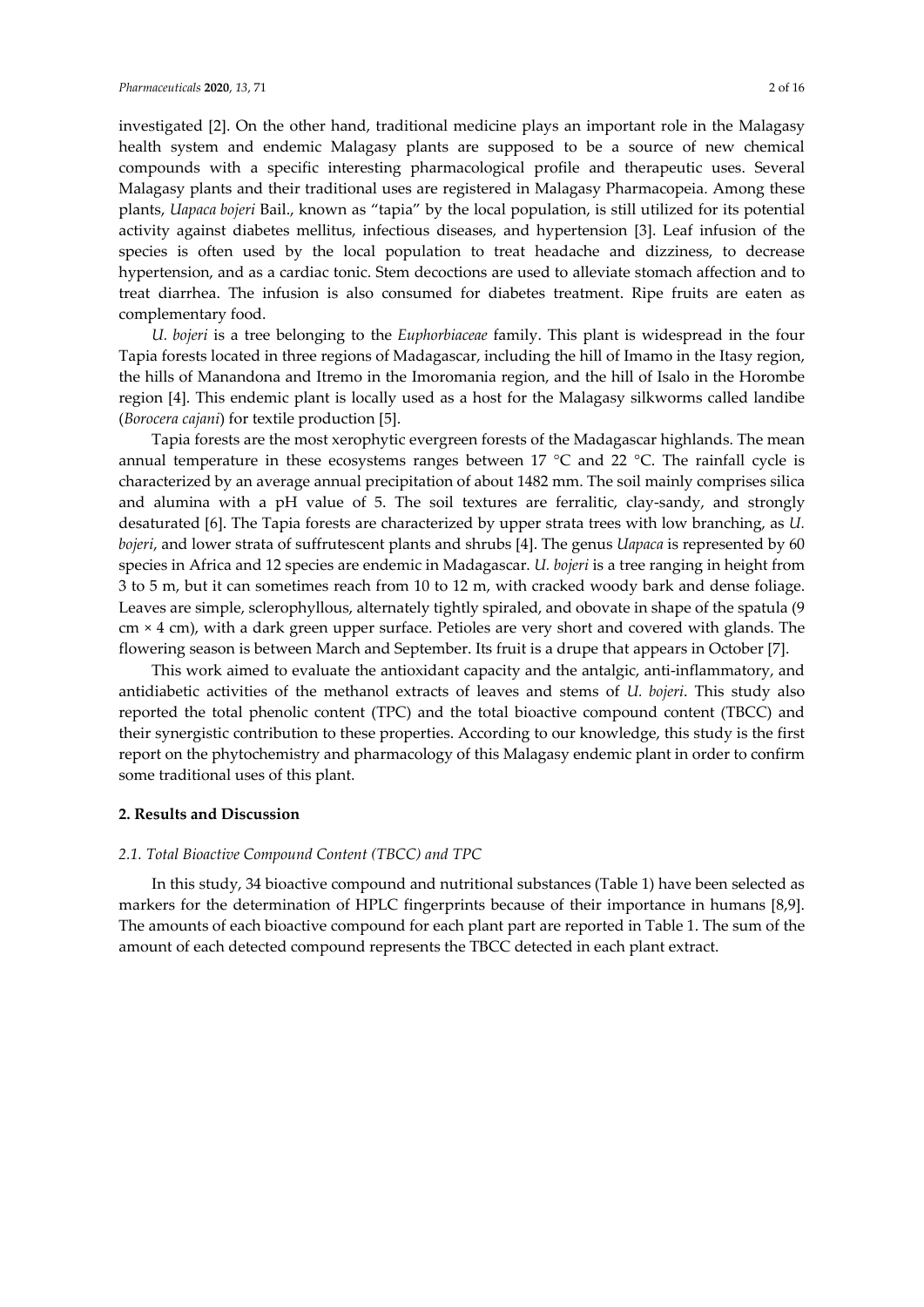| <b>Class</b>  | Standard                | <b>Stems</b>         | <b>Leaves</b>        |
|---------------|-------------------------|----------------------|----------------------|
|               |                         | (mg/100gDW)          | (mg/100gDW)          |
|               | Caffeic acid            | $2.08 \pm 0.07$      | $0.77 \pm 0.45$      |
| Cinnamic acid | Chlorogenic acid        | n.d.                 | n.d.                 |
|               | Coumaric acid           | n.d.                 | n.d.                 |
|               | Ferulic acid            | n.d.                 | n.d.                 |
|               | Hyperosides             | n.d.                 | $77.94 \pm 6.37$     |
|               | Isoquercetrin           | n.d.                 | n.d.                 |
| Flavonols     | Quercetin               | n.d.                 | $151.92 \pm 13.35$   |
|               | Quercitrin              | n.d.                 | n.d.                 |
|               | Rutin                   | n.d.                 | $72.20 \pm 7.97$     |
| Benzoic acids | Ellagic acid            | $335.14 \pm 106.96$  | $338.04 \pm 123.79$  |
|               | Gallic acid             | n.d.                 | n.d.                 |
| Catechins     | Catechin                | n.d.                 | n.d.                 |
|               | Epicatechin             | n.d.                 | n.d.                 |
| Tannins       | Castalagin              | $406.35 \pm 223.20$  | $943.83 \pm 98.80$   |
|               | Vescalagin              | n.d.                 | n.d.                 |
|               | Limonene                | n.d.                 | n.d.                 |
|               | Phellandrene            | n.d.                 | n.d.                 |
| Monoterpenes  | Sabinene                | n.d.                 | $0.21 \pm 0.05$      |
|               | y-terpinene             | n.d.                 | n.d.                 |
|               | Terpinolene             | n.d.                 | n.d.                 |
|               | Citric acid             | n.d.                 | n.d.                 |
|               | Malic acid              | n.d.                 | n.d.                 |
|               | Oxalic acid             | n.d.                 | n.d.                 |
| Organic acids | Quinic acid             | n.d.                 | n.d.                 |
|               | Succinic acid           | $533.74 \pm 340.08$  | $1275.65 \pm 434.99$ |
|               | Tartaric acid           | n.d.                 | n.d.                 |
| Vitamins      | Ascorbic acid           | n.d.                 | n.d.                 |
|               | Dehydroascorbic acid    | n.d.                 | n.d.                 |
|               | $\alpha$ -carotene      | n.d.                 | n.d.                 |
|               | $\beta$ -carotene       | n.d.                 | n.d.                 |
| Carotenoids   | $\beta$ -cryptoxanthine | $0.78 \pm 0.34$      | $12.55 \pm 6.54$     |
|               | Lutein                  | $2.85 \pm 0.07$      | $20.99 \pm 1.34$     |
|               | Lycopene                | $1.79 \pm 0.95$      | $1015.44 \pm 253.01$ |
|               | Zeaxanthine             | n.d.                 | $0.46 \pm 0.03$      |
| <b>TBCC</b>   |                         | $1281.72 \pm 671.67$ | $3909.01 \pm 822.90$ |

**Table 1.** Phytochemical fingerprint of analyzed samples.

Each value represents the mean ± SD (standard deviation).

DW = dry weight of the plant material; n.d. = not detected.

The number of compounds identified in leaves is higher than those identified in stems (9 vs. 6). Moreover, the amount of each detected bioactive compound is higher in leaves than in stems except for the caffeic acid (0.77  $\pm$  0.45 vs. 2.08  $\pm$  0.07 mg/100 g of dry weight (DW)); this compound is the only molecule quantified in the cinnamic acid class. Hyperoside (77.94  $\pm$  6.37 mg/100 g of DW), quercetin (151.92  $\pm$  13.35 mg/100 g of DW), and rutin (72.20  $\pm$  7.97 mg/100g of DW) were quantified in leaves, while no flavonol was detected in stems. Flavonols in the stems may not show the same structures of selected markers. This study showed few differences between ellagic acid quantified in leaves and stems, but the leaves  $(338.04 \pm 123.79 \text{ mg}/100 \text{ g of DW})$  presented a higher value than the stems (335.14  $\pm$  106.96 mg/100 g of DW). Castalagin was detected both in the leaves (943.83  $\pm$  98.80 mg/100 g of DW) and stems  $(406.35 \pm 223.20 \text{ mg}/100 \text{ g}$  of DW). Compared to the results of Rakotoniaina et al. [10] on *Chrysophyllum boivinianum*, the number of identified compounds is the moiety either in the leaf (9 vs. 18) or in the stem (6 vs. 12). Only hyperoside was detected in leaf of the *C. boivinianum* (8.89 ± 2.60 mg/100g of DW), which confirms that the leaf and stem of *U. bojeri* could be good sources of flavonols. On the one hand, the amount of ellagic acid seems to be the same for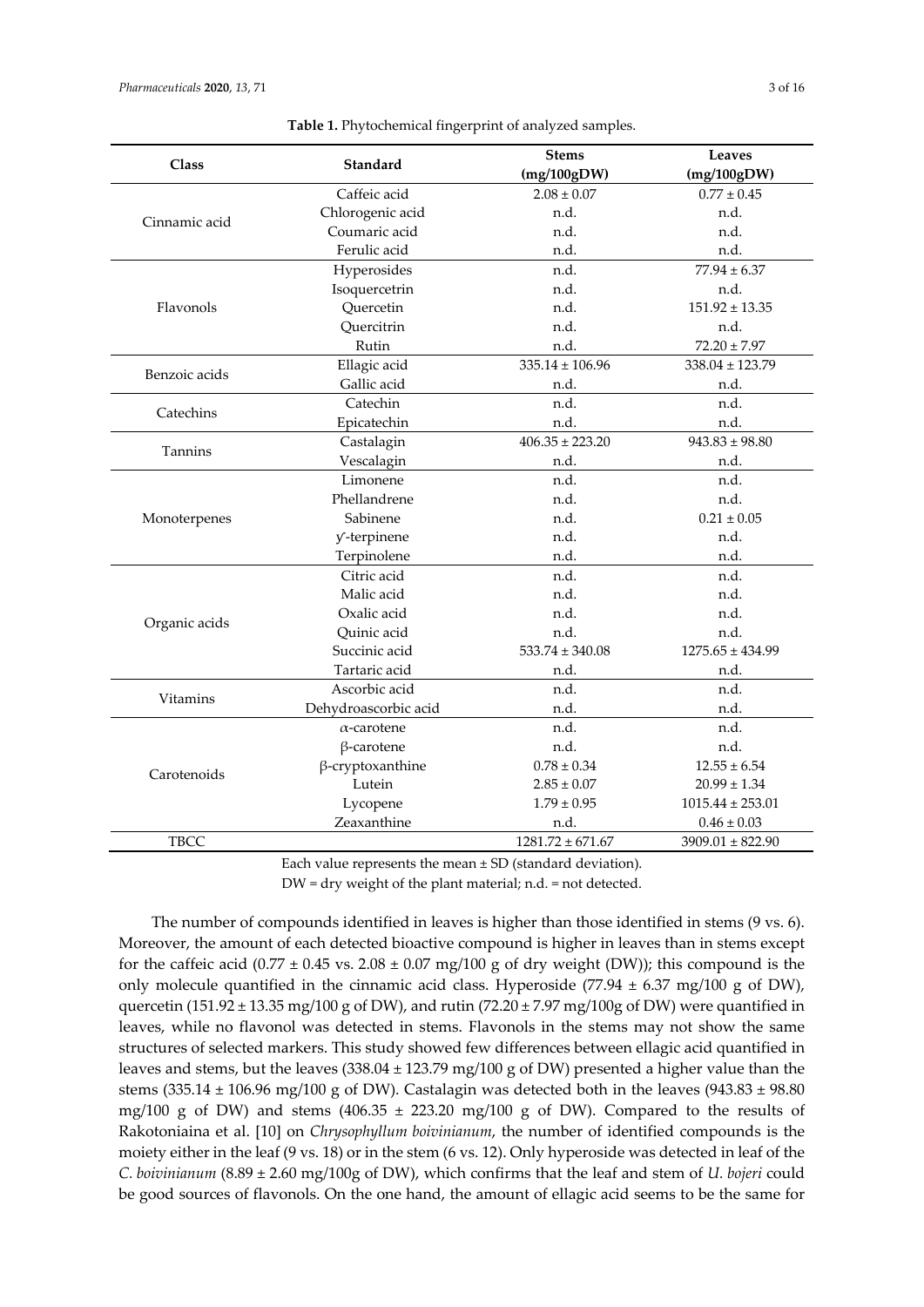leaf extracts of both plants  $(338.04 \pm 123.79 \text{ vs. } 385.15 \pm 112.28 \text{ mg}/100 \text{g of DW})$ . On the other hand, those in stem extracts are totally different  $(335.14 \pm 106.96 \text{ vs. } 167.32 \pm 34.60 \text{ mg}/100 \text{ g}$  of DW). The TPC by spectrophotometric analysis of *U. bojeri* is reported in Table 4. The stem extract value was higher than the leaf one  $(5854.17 \pm 1247.65 \text{ vs. } 3624.72 \pm 268.07 \text{ mg}$  gallic acid equivalents  $(GAE)/100$ g of DW). These results were statistically significant (p < 0*.*05). These values are significantly high when compared to the other methanol extracts of Malagasy endemic plants such as *Catharanthus roseus* with a value of 959.00 ± 11.50 mg GAE/100 g of fresh weight [11], and *C. boivinianum* with values of 805.16  $\pm$  1.08 and 249.12  $\pm$  7.11 mg/100 g of DW respectively for the leaf and stem [10]. Polyphenolic compounds are phytochemicals with high antioxidant capacity. The relationships between antioxidant capacity and phenolic content have been reported earlier by Newell et al. [12]. Flavonols and phenolic acids (as caffeic acid) can inhibit in vitro low-density lipoprotein oxidation quenching active oxygen species and reducing thrombotic tendency [9,10]. Flavonoids may attenuate inflammation, modulate arachidonic acid metabolism, and inhibit cyclooxygenase. Moreover, many natural phenolic compounds have also shown anti-carcinogenic activity in several animal models [10].

Succinic acid was the only organic acid detected in all the samples. The succinic acid level was 533.74 ± 340.08 mg/100 g of DW for stems and 1275.65 ± 434.99 mg/100 g of DW for leaves. Statistical analysis showed a significant difference ( $p < 0.05$ ) between the succinic acid amounts in the two considered samples. The anti-inflammatory activity of succinic acid derivatives was reported by Chien et al. [13]; these compounds are involved in the potential immunomodulatory action against RAW264.7 macrophage cells. These compounds significantly increased spontaneous tumor necrosis factor-alfa (TNF- $\alpha$ ) secretion from unstimulated RAW264.7 cells, but they suppressed IL-6 production in LPS-stimulated cells, suggesting that they may show an anti-inflammatory effect on macrophage-mediated responses [13].

Carotenoids were mostly represented by lycopene, which showed the second highest level (1015.44  $\pm$  253.01 mg/100 g of DW) among all the selected markers, lutein (20.99  $\pm$  1.34 mg/100 g of DW), *β*-cryptoxanthine (12.55 ± 6.54 mg/100 g of DW), and traces of zeaxanthine (0.46 ± 0.03 mg/100 g of DW) in leaves, while the stems contained only some traces of lycopene (1.79  $\pm$  0.95 mg/100 g of DW), lutein (2.85 ± 0.07 mg/100 g of DW), and *β*-cryptoxanthine (0.78 ± 0.34 mg/100 g of DW). HPLC analysis of different parts of *U. bojeri* showed that the plant may be a good source of bioactive compounds, even if no monoterpenes (except traces of sabinene in leaves and vitamin C) were identified. According to Hernandez-Ortega et al. [14], guajillo, pasilla, and ancho peppers showed good antioxidant capacity and a significant peripheral analgesic activity at different doses, and they may be useful for inflammation and pain relief as an anti-inflammatory due to the high level of carotenoids in these plants. The results suggested that carotenoids, particularly lycopene and lutein, show significant anti-inflammatory and analgesic benefits, and they could be useful for pain and inflammation relief.

Polyphenols represent the most important class of bioactive compounds involved in biological activities of the considered plant material. In any case, the optimization of *U. bojeri* pharmacological activities may be due to the additive and synergistic effects of several secondary metabolites (called phytocomplex) [15]. Phytocomplex was intended as the sum of specific markers with demonstrated health-promoting activities that can be identified by the comparison between spectroscopic data/retention times and authentic standards (external standard calibration method), following the "multi-marker approach." The quantification of few active components ("marker approach") is one of the most important techniques used for the plant material characterization. As the biological properties are due to more than one or two single chemical compounds, the "multi-marker approach" is the extension of the "marker approach." In this study, all the identified molecules (phytochemical profile) are used to represent the whole sample, as already performed for many complex systems (e.g., herbal preparations, herbs, foodstuffs, food supplements) [9]. It is not simple to consider all the bioactive molecules that may be part of the phytocomplex because of their high number, but, thanks to the multi-marker approach, the phytocomplex may be approximated to the most important substances with biological properties.). For this reason, five phenolic classes were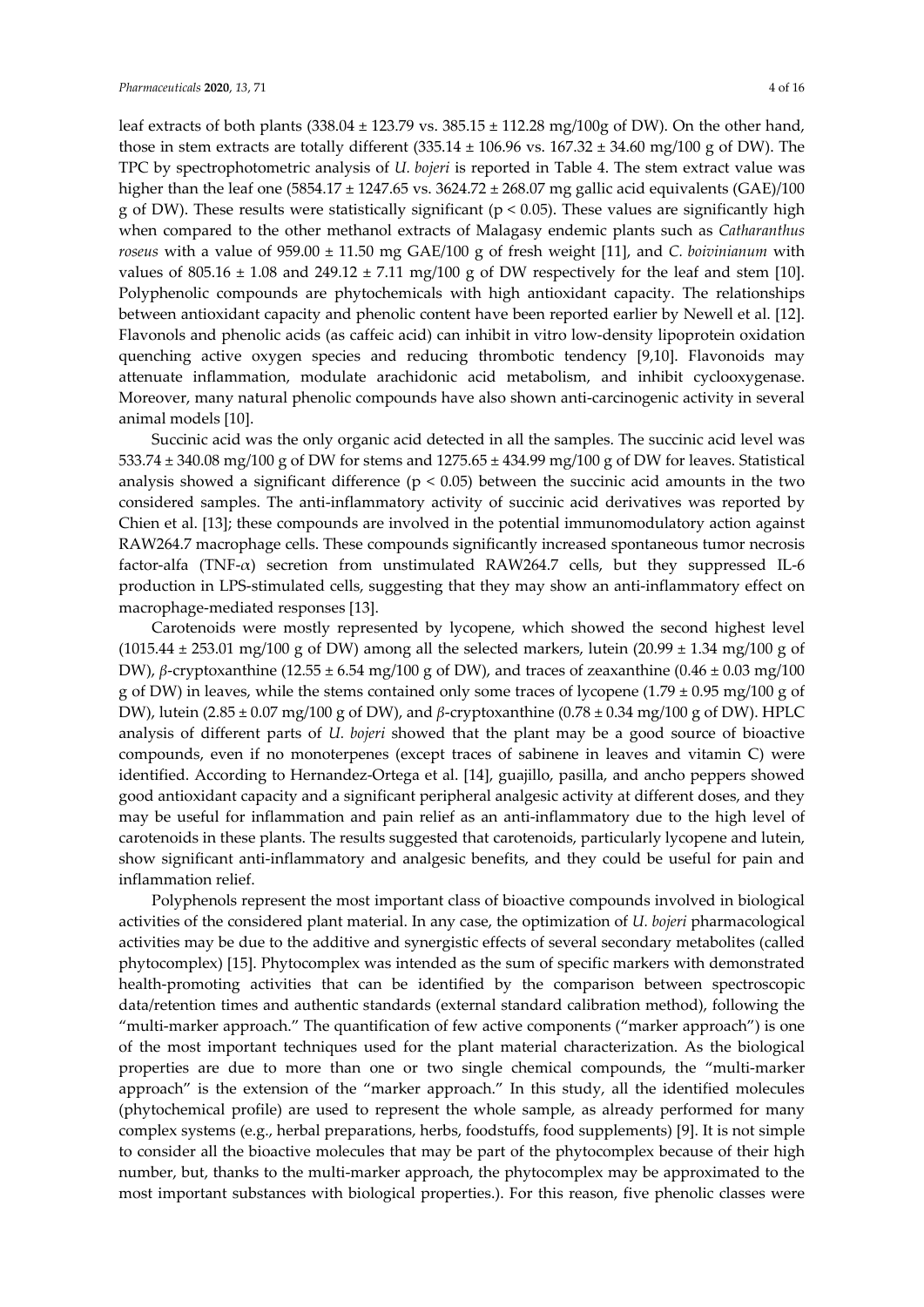selected for the evaluation. Moreover, levels of carotenoids, vitamin C, organic acids, and monoterpenes were also studied.

## *2.2. In Vitro Antioxidant Capacity*

This preliminary study aimed to evaluate the phytocomplex biological properties rather than the pharmacological activities of specific molecules or groups of bioactive compounds. The pharmacological activity and antioxidant capacity of a phytocomplex are due to synergistic and additive effects of all the molecules (phytochemicals, nutritional substances, peptides, etc.) present in a plant material.

The antioxidant activity of the *U. bojeri* stems and leaves was determined by measuring the free radical scavenging activity (DPPH) and the ferric reducing antioxidant power (FRAP). All the antioxidant activity results are reported in Table 2. Although the FRAP and DPPH protocol are an in vitro chemical-based assay without large application for cell models (antioxidant capacity involves modulation of redox cell signaling, up-regulation of detoxifying and antioxidant enzymes, and gene expression besides scavenging free radicals), these tests may evaluate the potential of a plant material as an inhibitor of a target substance oxidation. Moreover, these methods are utilized for screening low cost analysis and they yield an index value to order and compare several plant samples or natural products. The DPPH assay is based on the ability of specific compounds (H-A) in the extracts to leave hydrogen to be fixed by the free radical DPPH• (purple color) and to form a new stable radical and the hydrogenated form DPPH-H (yellow color) according to the following reaction: DPPH $\cdot$  + H-A  $\rightarrow$  DPPH-H + A $\cdot$ . This color change is accompanied by an absorbance decrease of the H-A amount [16]. The IC50 of the ethanol extracts and gallic acid was reported in Table 2. Methanol extracts' antioxidant activity was confirmed by FRAP results with values of 70.17  $\pm$  9.53 and 69.20  $\pm$  1.41 mmol Fe<sup>2+</sup>/kg of DW respectively for the stem and leaf. These values could be considered as higher values compared to the other studies:  $27.60 \pm 0.32$  and  $19.86 \pm 7.35$  mmol Fe<sup>2+</sup>/kg of DW for the leaf and stem extracts of *C. boivinianum*, respectively [10]. The stem extracts reduced DPPH more than the leaf extracts with the IC<sub>50</sub> values of 33.32  $\pm$  0.69 vs. 47.36  $\pm$  3.00 µg/mL (p < 0.0001), but their capacity to reduce ferric ions are similar ( $p < 0.05$ ). It should be due to the presence of high TPC amounts in all the extracts. Several studies reported the relationship between antioxidant activity and phenolic compounds [17–19].

| Extract /          | TPC.                        | <b>FRAP</b>                | <b>DPPH Free Radical Scavenging Capacity</b> |                |                                 |
|--------------------|-----------------------------|----------------------------|----------------------------------------------|----------------|---------------------------------|
| Compound           | (mg of GAE/100 g)<br>of DW) | $(mmol Fe2+/kg)$<br>of DW) | <b>Linear Equation</b>                       | $\mathbf{R}^2$ | IC $50 \, (\mu g/mL)$           |
| <b>Stems</b>       | $5854.17 \pm 1247.65$       | $70.17 \pm 9.53$           | $y = 1,2467x + 8,464$                        | 0.9819         | $33.32 \pm 0.69$ <sup>a,b</sup> |
| <b>Leaves</b>      | $3624.72 \pm 268.07$        | $69.20 \pm 1.41$           | $y = 1,0731x - 0,8258$                       | 0.9901         | $47.36 \pm 3.00^{\circ}$        |
| <b>Gallic Acid</b> | $\overline{\phantom{a}}$    | $\overline{\phantom{0}}$   | $v = 2.7182x - 6.3455$                       | 0.9928         | $20.73 \pm 1.35$                |

Table 2. Total phenolic content (TPC), ferric reducing antioxidant power (FRAP), and IC<sub>50</sub> values of leaves and stems of *U. bojeri*.

The data represent the mean ± SD of triplicate determinations of two experiments. SD = standard deviation; a: p < 0.0001 vs. gallic acid; b: p < 0.0001 vs. leaf extract.

## *2.3. Anti-Inflammatory Activity*

## 2.3.1. Carrageenan-Induced Paw Oedema

The carrageenan-induced hind paw oedema model is a widely used anti-inflammatory screening protocol for natural products [20]. This protocol is biphasic. The first phase involves histamine and serotonin release for 2 h, while the second phase is mediated by prostaglandins. The oedema reduction rate produced by leaf and stem methanol extracts of *U. bojeri* is reported in Table 3. The leaf and stem methanol extracts of *U. bojeri* showed a significant (p < 0.001) effect, at a dose of 200 and 400 mg/kg, on the reduction of carrageenan-induced inflammation in mice after 2 h compared to the control group (I). Moreover, this oedema reduction is in a dose-dependent manner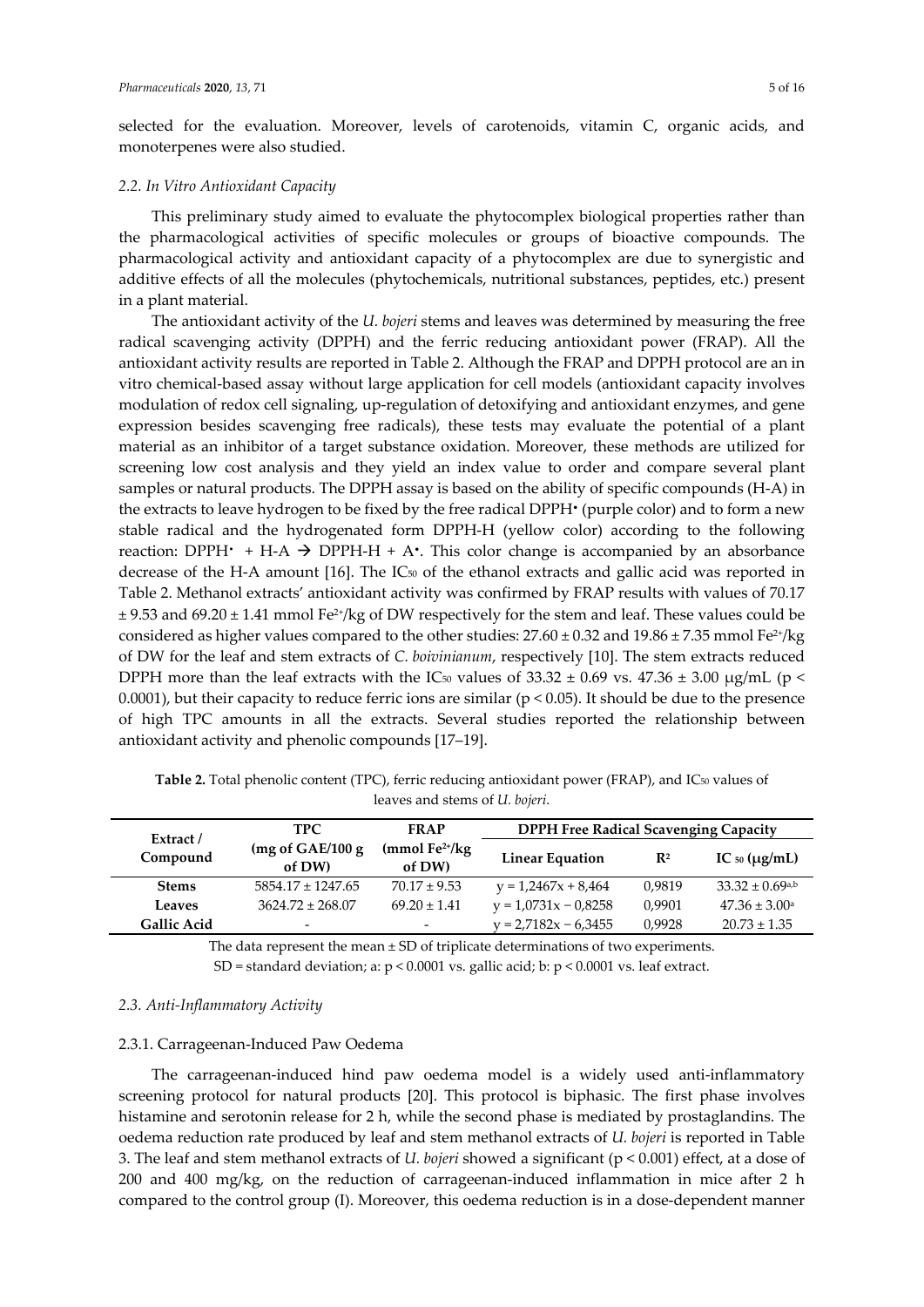$(p < 0.001)$  with ANOVA. The methanol extracts also exhibited a significant dose-dependent

inhibition ( $p < 0.001$ ) on the delayed steps of the oedematogenic response (3 h after the edema induction). Indomethacin very significantly ( $p < 0.01$ ) inhibited the carrageenan-induced oedema after 3 h with a reduction of about 86.83%. Indomethacin is a known cyclooxygenase inhibitor able to attenuate the carrageenan response in the inflammation second phase, mainly prostaglandin-mediated [21,22].

| <b>Tested Substance</b> |                | Percent Anti-Inflammatory Activity (% A) |                               |                               |                               |  |  |  |
|-------------------------|----------------|------------------------------------------|-------------------------------|-------------------------------|-------------------------------|--|--|--|
|                         | Dose $(mg/kg)$ | $30 \text{ min}$                         | $60 \text{ min}$              | $120 \text{ min}$             | $180 \text{ min}$             |  |  |  |
| Control                 |                | $0.77 \pm 0.77$                          | $6.19 \pm 1.76$               | $21.28 \pm 2.48$              | $25.39 \pm 6.68$              |  |  |  |
| Indomethacin            | 10             | $18.08 \pm 0.77$ <sup>a</sup>            | $40.14 \pm 8.08^{\circ}$      | $66.99 \pm 7.74$ <sup>a</sup> | $86.83 \pm 5.54$ <sup>a</sup> |  |  |  |
| <b>Leaf Extract</b>     | 50             | $6.94 \pm 1.40$                          | $15.46 \pm 1.47^{\circ}$      | $32.44 \pm 2.10^b$            | $44.66 \pm 2.69^{\circ}$      |  |  |  |
|                         | 100            | $6.04 \pm 1.28$                          | $17.33 \pm 1.33^b$            | $29.36 \pm 2.27$ c            | $46.89 \pm 2.80^b$            |  |  |  |
|                         | 200            | $23.94 \pm 2.01$ c                       | $43.80 \pm 4.31$ <sup>a</sup> | $62.09 \pm 3.33$ <sup>a</sup> | $77.43 \pm 2.49^{\circ}$      |  |  |  |
|                         | 400            | $28.77 + 1.64^b$                         | $44.71 + 2.71$ <sup>a</sup>   | $61.16 + 1.94$ <sup>a</sup>   | $83.62 \pm 4.41$ <sup>a</sup> |  |  |  |
| <b>Stem Extract</b>     | 50             | $10.35 \pm 0.38$                         | $19.27 + 1.34a$               | $29.01 + 1.92c$               | $41.42 \pm 0.80^b$            |  |  |  |
|                         | 100            | $11.06 \pm 2.44$ c                       | $23.61 \pm 1.32$ <sup>a</sup> | $38.78 \pm 1.65^{\circ}$      | $53.67 \pm 1.90$ <sup>a</sup> |  |  |  |
|                         | 200            | $16.35 \pm 1.31$ <sup>a</sup>            | $29.23 \pm 2.28$ <sup>a</sup> | $53.19 + 1.84$ <sup>a</sup>   | $65.47 \pm 1.69$ <sup>a</sup> |  |  |  |
|                         | 400            | $18.70 \pm 3.50^{\circ}$                 | $32.04 \pm 1.43$ <sup>a</sup> | $53.39 \pm 1.37$ <sup>a</sup> | $71.59 \pm 3.21$ <sup>a</sup> |  |  |  |

**Table 3.** Effects of leaf and stem extracts of *U. bojeri* on carrageenan-induced mouse paw edema (n = 5).

The data represent the mean  $\pm$  S.E.M. (standard error means)

a: p < 0.001; b: p < 0.01; c: p < 0.05 vs. control

stems p < 0.001 t 60, 120, 180 ANOVA followed by Tukey' Post Hoc.

leaves p < 0.001 t 30, 60, 120, 180 ANOVA followed by Tukey Post Hoc.

Thus, as shown in Table 3, the mean percent of anti-inflammatory effects (83.62% and 71.59% at a dose of 400 mg/kg), showed by the leaf and stem extract of *U. bojeri*, was particularly high on the delayed steps (3 h) of the carrageenan-induced oedematogenic response when compared to the control sample. As the anti-inflammatory effect of the methanol extracts of *U. bojeri*, as indomethacin, was mainly observed in the second phase of inflammation, it suggests that the anti-inflammatory activity could be due to the prostaglandin release inhibition. However, the early anti-inflammatory effect of the leaf methanol extract of *U. bojeri* (43.80% and 44.71%, respectively at the doses of 200 and 400 mg/kg), at the first period (1 h), against carrageenan-induced inflammation due to histamine, serotonin, and quinine-like substances release, should not be ruled out.

## 2.3.2. Acetic Acid-Induced Writhing

The analgesic activity of the *U. bojeri* extracts was evaluated by the writhing method, the most common peripheral analgesic animal model for the screening of analgesic drugs [23]. The number of writhes and the percentage of inhibition produced by leaf and stem methanol extracts of *U. bojeri* are reported in Table 4. The intraperitoneal injection of 1% acetic acid solution into the control group caused 24.90  $\pm$  2.25 writhing between the intervals of 25 min after the 5<sup>th</sup> min of acetic acid induction. Mice treated with the *U. bojeri* leaf and stem extracts showed, in the dose-dependent manner (p < 0.001 with ANOVA), a significant reduction in the number of writhes ( $p < 0.05$ ) compared to the control group (Table 5). The indomethacin inhibited the acetic acid induction at 84.34% for a number of writhing reductions to 3.90  $\pm$  1.12 (p < 0.001). The inhibition of lipoxygeneses and/or cyclo-oxygenases (and other inflammatory mediators) may mediate the peripheral analgesic effect, while the inhibition of central pain receptors could mediate the central analgesic action.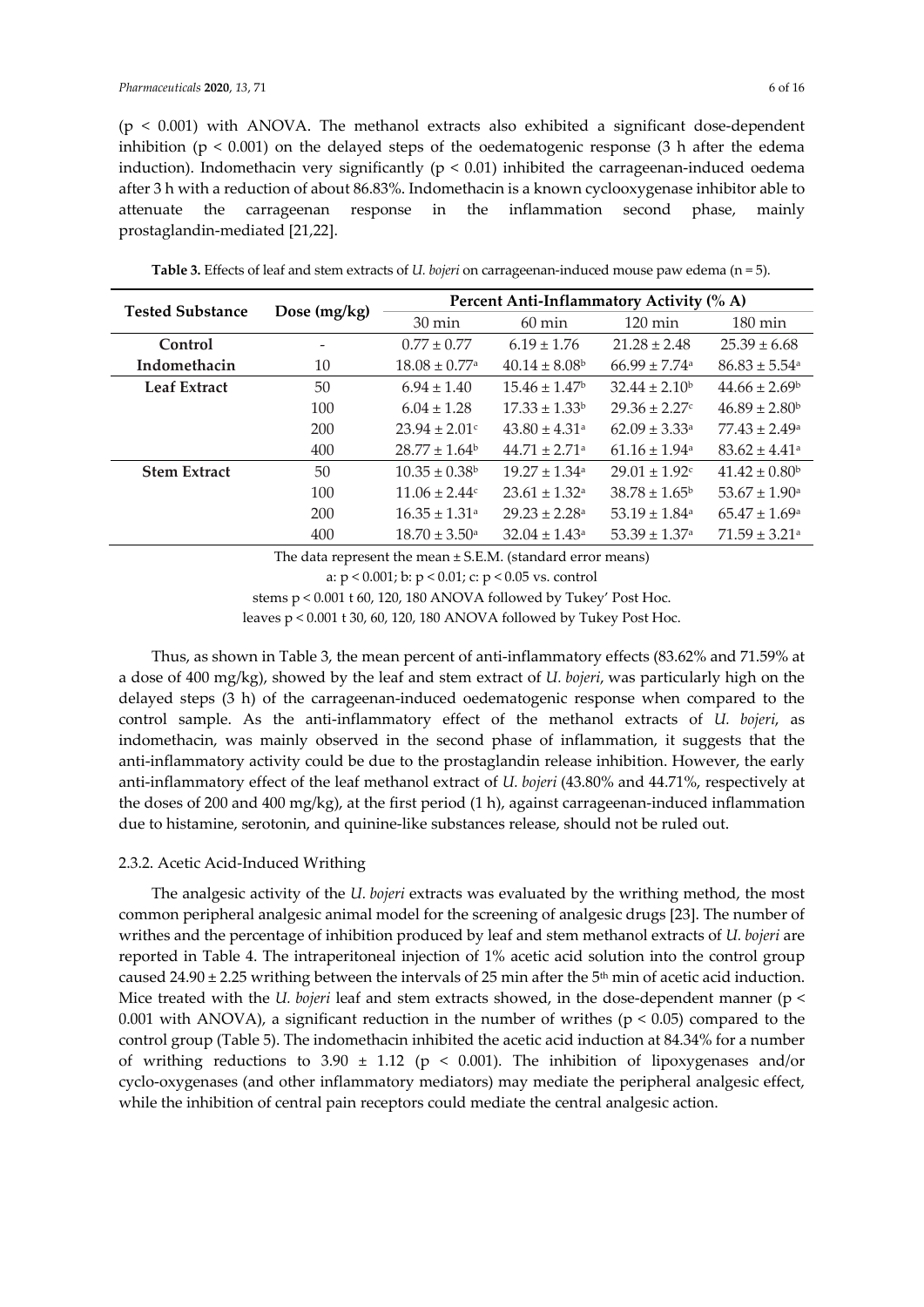| <b>Treatment</b>    | <b>Dose</b><br>(mg/kg)   | <b>Number of Writhes</b><br>$(5-25 \text{ min})$ | Inhibition $\frac{0}{0}$ |
|---------------------|--------------------------|--------------------------------------------------|--------------------------|
| Control             | $\overline{\phantom{a}}$ | $24.90 \pm 2.25$                                 | 0                        |
| Indomethacin        | 10                       | $3.90 \pm 1.12$ <sup>a</sup>                     | 84.34                    |
| <b>Leaf Extract</b> | 50                       | $19.00 \pm 1.15$ c                               | 23.70                    |
|                     | 100                      | $16.70 \pm 0.82^b$                               | 32.93                    |
|                     | 200                      | $13.20 \pm 0.72^b$                               | 46.99                    |
|                     | 400                      | $12.60 \pm 1.34^b$                               | 49.40                    |
| <b>Stem Extract</b> | 50                       | $19.70 \pm 1.64$                                 | 20.88                    |
|                     | 100                      | $15.50 \pm 0.67^{\circ}$                         | 37.75                    |
|                     | 200                      | $12.30 \pm 1.70^{\circ}$                         | 50.60                    |
|                     | 400                      | $10.60 \pm 1.22^b$                               | 57.43                    |

|  |                             |  |  |  |  | Table 4. Effect of leaf and stem extracts of <i>U. bojeri</i> on nociceptive responses in the acetic |  |  |
|--|-----------------------------|--|--|--|--|------------------------------------------------------------------------------------------------------|--|--|
|  | acid-induced writhing test. |  |  |  |  |                                                                                                      |  |  |

The data represent the mean ± S.E.M. (standard error means)

a: p < 0.001; b: p < 0.01; c: p < 0.05 vs. control

ANOVA p < 0.01 leaves & stems.

## *2.4. Antidiabetic Activity*

An oral glucose tolerance test was used for the determination of the preliminary antidiabetic activity of *U. bojeri* methanol extracts. As shown in Table 5, the negative control group presented the highest blood glucose level at any time after the glucose loading. The glycaemia increased after the first 15 min, and it then decreased thereafter for each group, except for the group receiving stem extracts that reached the maximum level of glycaemia at 30 min, indicating that the body released the insulin hormone to break glucose as a homeostatic process. The diminution of the blood glucose level increased in a dose-dependent manner for both methanol extracts of *U. bojeri*. The leaf and stem extracts, at a dose of 200 mg/kg, exert a similar activity as glibenclamide, but at a dose of 400 mg/kg, they reduce the blood glucose level more than the positive control 30 min after the glucose loading. This means that leaf and stem extracts showed a high hypoglycemic activity. At 120 min, the leaf and stem extracts reduce the blood glucose level in a dose-dependent way. Compared to the negative control group, leaf and stem extracts (200 and 400 mg/kg) and glybenclamide (10 mg/kg) produced a significant decrease ( $p < 0.05$ ) in the plasma glycaemia from 30 to 120 min after glucose administration. Benzoic acid-related molecules enhanced insulin effects and inhibited insulinase, as shown in other studies [24]. Phenolic compounds, as molecules identified in this research, are natural compounds with antioxidant activity and are used as anti-diabetic drugs. Flavonoids are natural phenolics with several health-promoting properties. Phenolic compounds are generally known for their strong antioxidant properties [25]. Some antioxidant molecules have been reported to be potent α-glucosidase inhibitors and also regulators of hyperglycemia (together to other diabetic complications) deriving from oxidative stress [26].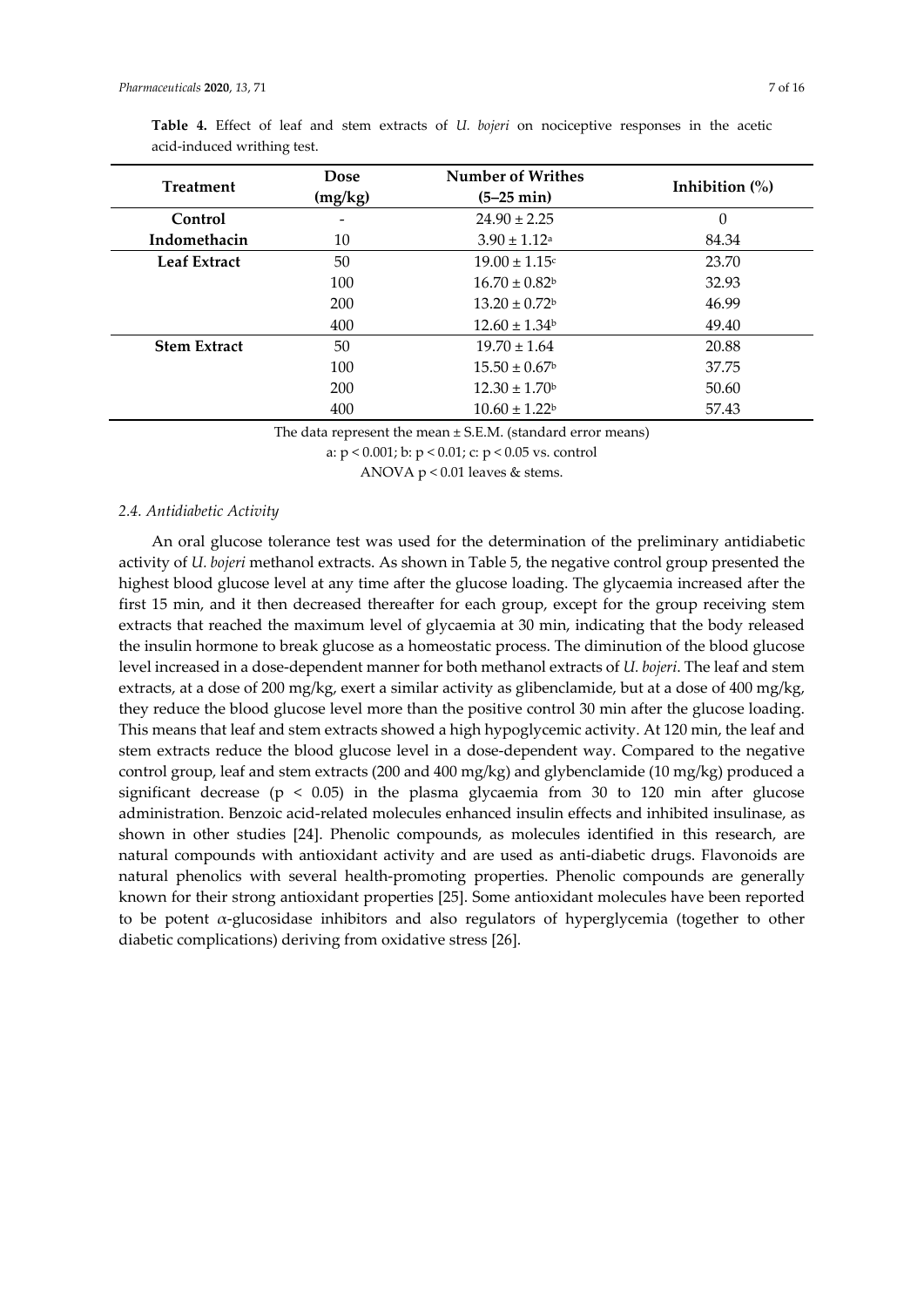|                         |              |                 | Time (min)       |                               |                              |                              |  |  |  |
|-------------------------|--------------|-----------------|------------------|-------------------------------|------------------------------|------------------------------|--|--|--|
| Group $(n = 4)$         | Dose (mg/kg) | $\Omega$        | 15               | 30                            | 60                           | 120                          |  |  |  |
|                         |              | $6.21 \pm 0.11$ | $23.13 \pm 0.83$ | $18.67 \pm 0.42$              | $12.25 \pm 0.86$             | $6.95 \pm 0.29$              |  |  |  |
| <b>Negative Control</b> |              | $\overline{0}$  | 16.92            | 12.46                         | 6.04                         | 0.74                         |  |  |  |
| <b>Leaf Extract</b>     | 50           | $5.62 \pm 0.29$ | $24.54 \pm 1.18$ | $17.14 \pm 0.69$              | $11.87 \pm 0.54$             | $6.28 \pm 0.58$              |  |  |  |
|                         |              | $\theta$        | 18.92            | 11.52                         | 6.25                         | 0.66                         |  |  |  |
|                         | 100          | $6.22 \pm 0.18$ | $24.02 \pm 0.78$ | $16.10 \pm 0.68$ c            | $11.77 \pm 0.71$             | $6.40 \pm 0.28$              |  |  |  |
|                         |              | $\overline{0}$  | 17.80            | 9.99                          | 5.55                         | 0.18                         |  |  |  |
|                         | 200          | $5.72 \pm 0.21$ | $26.04 \pm 1.07$ | $12.11 \pm 0.70$ <sup>a</sup> | $8.87 \pm 0.60$ c            | $5.78 \pm 0.16$ <sup>c</sup> |  |  |  |
|                         |              | $\theta$        | 20.32            | 6.39                          | 3.15                         | 0.06                         |  |  |  |
|                         | 400          | $6.12 \pm 0.04$ | $25.04 \pm 0.36$ | $10.89 \pm 0.89$ <sup>a</sup> | $7.62 \pm 0.31$ <sup>b</sup> | $5.63 \pm 0.15^{\circ}$      |  |  |  |
|                         |              | $\Omega$        | 18.92            | 4.77                          | 1.5                          | $-0.49$                      |  |  |  |
| <b>Stem Extract</b>     | 50           | $6.00 \pm 0.19$ | $23.29 \pm 1.01$ | $17.14 \pm 0.70$              | $12.31 \pm 0.48$             | $6.76 \pm 0.38$              |  |  |  |
|                         |              | $\overline{0}$  | 17.29            | 11.14                         | 6.31                         | 0.76                         |  |  |  |
|                         | 100          | $6.22 \pm 0.17$ | $24.50 \pm 1.06$ | $15.55 \pm 0.42^b$            | $12.02 \pm 0.82$             | $6.25 \pm 0.21$              |  |  |  |
|                         |              | $\theta$        | 18.28            | 9.33                          | 5.80                         | 0.03                         |  |  |  |
|                         | 200          | $5.82 \pm 0.41$ | $24.54 \pm 1.00$ | $11.66 \pm 0.51$ <sup>a</sup> | $9.36 \pm 0.16$ c            | $5.90 \pm 0.27$ c            |  |  |  |
|                         |              | $\theta$        | 18.72            | 5.84                          | 3.54                         | 0.08                         |  |  |  |
|                         | 400          | $6.12 \pm 0.04$ | $25.04 \pm 1.11$ | $10.39 \pm 0.30^{\text{a}}$   | $8.35 \pm 0.22^b$            | $5.74 \pm 0.09^{\rm b}$      |  |  |  |
|                         |              | 0               | 18.92            | 4.27                          | 2.23                         | $-0.38$                      |  |  |  |
| Glibenclamide           |              | $5.25 \pm 0.37$ | $25.22 \pm 2.18$ | $12.71 \pm 0.90^{\circ}$      | $7.42 \pm 0.39^{\rm b}$      | $6.58 \pm 0.30$              |  |  |  |
|                         | 10           | 0               | 19.97            | 7.46                          | 2.17                         | 1.33                         |  |  |  |

**Table 5.** Effect of methanol extracts of *U. bojeri* leaves and stems on mice blood glucose level (mmoles/L).

Each top value is the mean ± S.E.M. (standard error means) of blood glucose level of four separated mice. Each bottom value represents the augmentation of blood glucose level related to those of 0 min. a:  $p \le 0.001$  vs. negative control; b:  $p \le 0.010$  vs. negative control; c:  $p \le 0.050$  vs. negative control Leaves & stems p < 0.05 with ANOVA at t 30 and 60 followed by Tukey Post Hoc.

#### **3. Materials and Methods**

## *3.1. Plant Materials and Methanol Extract Preparation*

Leaves and stems of *U. bojeri* were collected in the Tapia forest (Imamo, Arivonimamo District) in the Itasy region on July 2018. A specimen was identified by Mr. Benja Rakotonirina, the botanist of the *Institut Malgache de Recherches Appliquées* (IMRA), and a specimen voucher was compared to the previous reference TN-021/LPA in the IMRA Botany Department. The leaves and the stems were separately dried at room temperature in a cool and airy place, away of sunlight, before being ground. Then, 100 g of each powder sample was macerated with 300 mL in a mixture of methanol-water (95-05, v-v) for 24 h before filtration. Then, plant material was again extracted with the same solvent twice to obtain a better extraction efficiency. The filtrates were mixed and evaporated under reduced pressure at 40 °C using a rotary evaporator (Büchi R-114) coupled to a vacuum pump (PC 3001 VARIOpro) and a cooling system (UKT 600 LAUDA). The methanol extracts were stored at 4 °C until analysis.

## *3.2. Chemicals and Solvents*

Sodium carbonate, Folin–Ciocalteu phenol reagent, sodium acetate, acetic acid, citric acid, potassium chloride, hydrochloric acid, iron(III) chloride hexahydrate, 2,4,6-tripyridyl-S-triazine, 1,2-phenylenediamine dihydrochloride (OPDA), all polyphenolic and terpenic standards, carotenoids ( -carotene, -carotene, -cryptoxanthin, lutein, lycopene, zeaxanthin), potassium dihydrogen phosphate, phosphoric acid, glibenclamide, 1,1-diphenyl-2-picrylhydrazyl (DPPH), carrageenan, indomethacin, and HPLC-grade methanol and acetonitrile were purchased from Sigma-Aldrich (St. Louis, MO, USA). Acetic acid, ethanol, organic acids, and HPLC-grade formic acid were purchased from Fluka BioChemika, Buchs, Switzerland. Ethylenediaminetetraacetic acid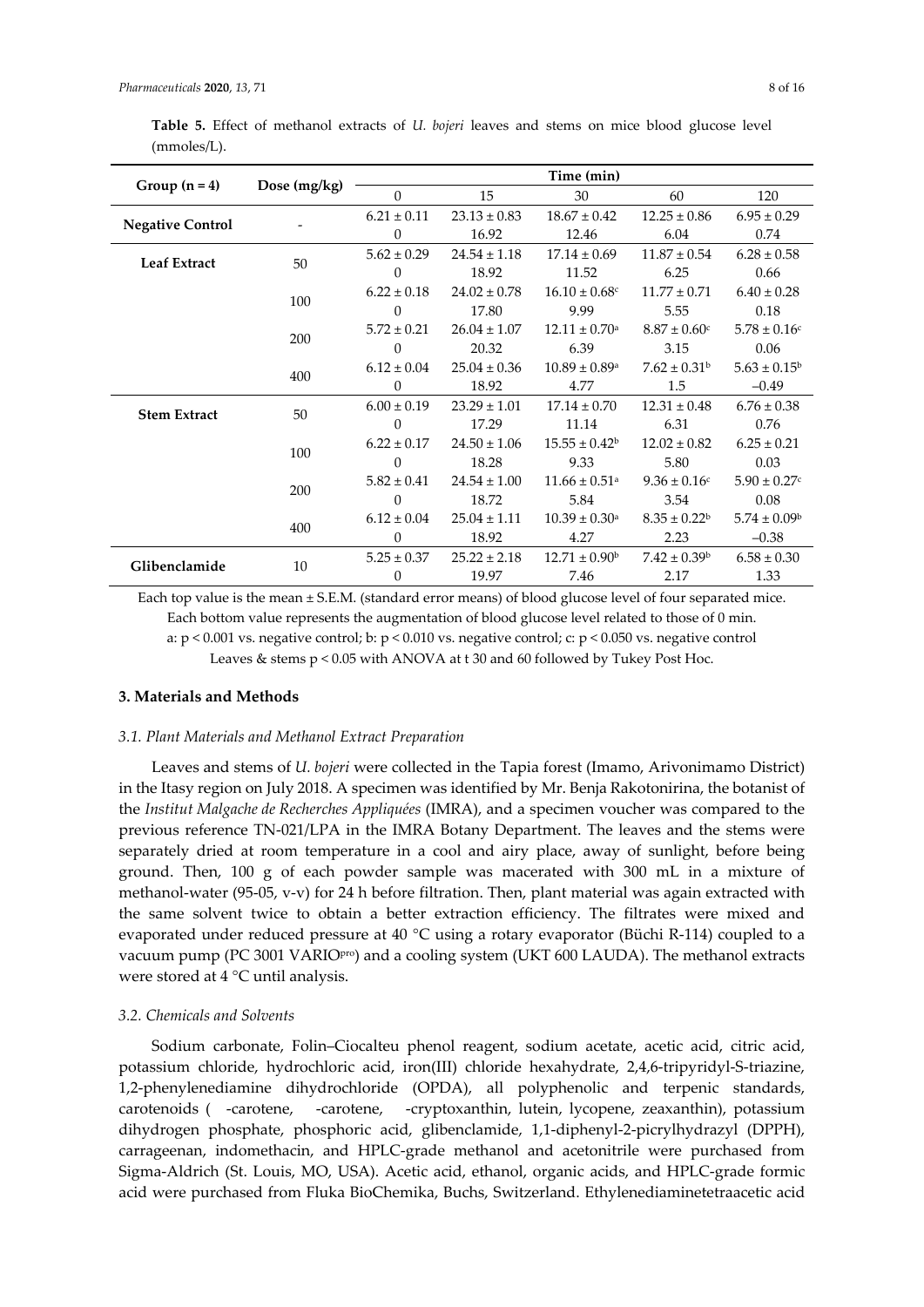disodium salt was purchased from AMRESCO (Solon, OH, USA). Sodium fluoride was purchased from Riedel-de Haen (Seelze, Germany). Cetyltrimethylammonium bromide (cetrimide), ascorbic acid (AA), and dehydroascorbic acid (DHAA) were purchased from Extrasynthèse (Genay, France). Milli-Q ultrapure water was produced by Sartorius Stedim Biotech mod. Arium (Sartorius, Göettingen, Germany).

## *3.3. Total Phenolic Content (TPC)*

TPC was evaluated using the Folin–Ciocalteu reagent according to the method of Slinkard and Singleton [27]. In addition, 5 g of dried powder of leaves or stems was macerated for 24 h in 35 mL of methanol-water (95:5 v/v) solution acidified by hydrochloric acid in the dark. After filtration, 200 µL of the samples was added to 1 mL of the Folin–Ciocalteu reagent (dilution 1:10) and to 800 µL of 7.5% Na2CO3. The mixture was stored in the dark for 30 min before absorbance measurements at 765 nm.

Each experiment was carried out in triplicate and the results were expressed as mg gallic acid equivalents (GAE)/100 mg of dry weight (DW). Gallic acid standard solutions were prepared at 0.02–0.10 mg/mL.

## *3.4. Chromatographic Analysis*

## 3.4.1. Samples Preparation Protocol for HPLC Analysis

Extracts were prepared according to Donno et al. [28] in triplicate. Briefly, 5 g of plant powders were weighed using an electronic balance (PM460, Delta Range) and then macerated in 35 mL of methanol–water (95:5 v/v) solution acidified by hydrochloric acid for 24 h in the dark. Samples were then mixed and homogenized for 3 min using a mixer (Ultra Turrax T25 basic, IKA-Werke) before a second maceration (72 h). Extracts were again mixed and homogenized for 3 min, then placed in the dark. After 24 h, they were filtered using Whatman filter paper (Hardened Ashless Circles, 185 mm  $\varnothing$ ) and the filtrates were stored at 4 °C. A second extraction was performed using 35 mL of the same extraction solvent in the dark for 72 h. After filtration with the Whatman filter paper, both filtrates were gathered and stored in normal conditions.

## 3.4.2. Apparatus, Standard Curves, and Chromatographic Conditions

An external standard calibration method was used for quantitative determinations. Three manual injections of each standard  $(20 \mu L)$  at the concentrations listed in Table 6 were performed. The calibration curves were obtained by plotting the peak area (*y*) of the compound at each concentration level versus the sample concentration (*x*).

An Agilent 1200 High-Performance Liquid Chromatograph coupled to an Agilent UV-Vis diode array detector (Agilent Technologies, Santa Clara, CA, USA) was used for the chromatographic analysis. Six chromatographic methods were used to separate biomolecules on a Kinetex C18 column ( $4.6 \times 150$  mm,  $5 \mu$ m, Phenomenex, Torrance, CA, USA), as listed in Table 7. Several mobile phases were used for biomarker identification, and UV spectra were recorded at different wavelengths, based on HPLC methods previously tested and validated for herbal medicines [29]. The identification of each biomarker (performed in triplicate) is based on their retention time and UV spectra compared to standard solutions.

## *3.5. In Vitro Antioxidant Activities*

## 3.5.1. DPPH Free Radical—Scavenging Capacity

The free radical removal capacity of methanol extracts was evaluated using the radical DPPH assay, described by Sreejayan and Rao [30], slightly modified. Briefly, 25 µL of leaf and stem methanol extracts of *U. bojeri* (7.8, 15.6, 31.25, 62.5, and 125 µg/mL) was added to 175 µL of methanol DPPH solution (0.25 mmol/L) in a 96-well microplate and incubated at room temperature for 30 min.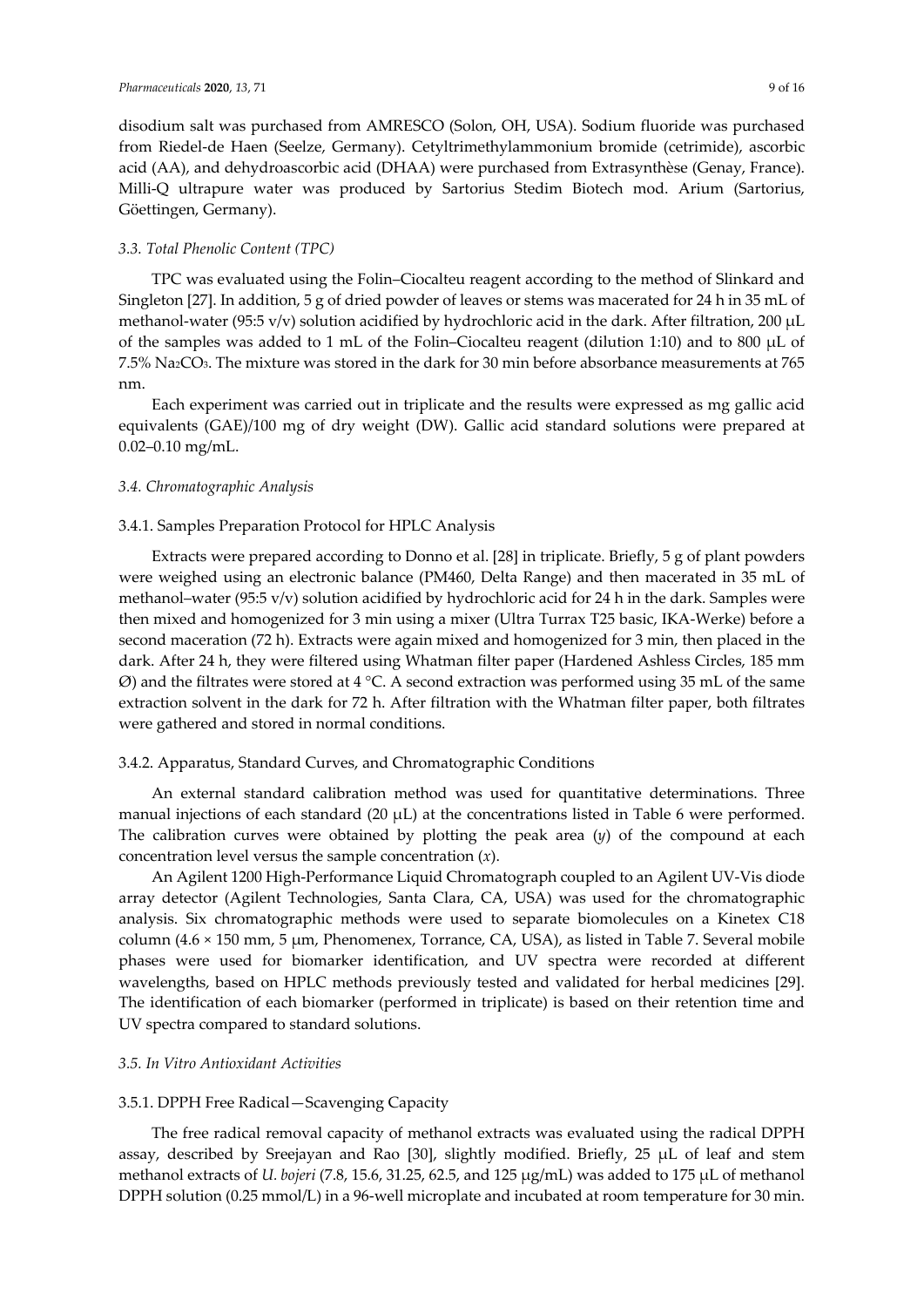Methanol was used as a blank and a methanol solution of DPPH was used as a negative control. Gallic acid (2.5, 5, 10, 20, and 40  $\mu$ g/mL) was used as an antioxidant reference compound. Results were expressed as means of inhibiting concentration (IC), calculated using the following equation: IC (%) = 100  $\times$  (A<sub>0</sub> – A<sub>1</sub>) / A<sub>0</sub>, where A<sub>0</sub> and A<sub>1</sub> are the values for the absorbance of the negative control and sample, respectively, at 517 nm. The IC50 (inhibition concentration at 50%) values of methanol extracts and gallic acid were calculated by linear regression (concentration of tested plant extracts or gallic acid vs. average percent of scavenging capacity by three replicates).

## 3.5.2. Ferric Reducing Antioxidant Power (FRAP)

The process is based on the reduction of the ferric ions  $Fe^{3+}$  into ferrous ions  $Fe^{2+}$  in the 2,4,6-tripyridyl-s-triazine (TPTZ) complex [31]. The FRAP reagent was prepared, before analysis, by mixing TPTZ and FeCl<sub>3</sub>·6H<sub>2</sub>O solutions with acetate buffer (0.3 M). Then, 30  $\mu$ L of the sample was mixed with 90 µL of distilled water and 900 µL of the FRAP reagent. The mixture was stirred and then incubated at 37 °C for 30 min. The absorbance was read at 595 nm using a UV-Vis spectrophotometer (UV–1600PC, VWR, Milan, Italy). The standard curve was obtained using FeSO4·7H2O with concentrations ranging from 100 to 1000 mmol/L, and the results were expressed as millimoles of ferrous ion equivalent per kilogram of dry weight.

## *3.6. Animals*

Swiss albino male and female mice (weight:  $25 \pm 5$  g; age: 4–5 months), kept under controlled conditions (12 h dark and 12 h light cycle,  $25 \pm 2$  °C temperature, and  $50\% \pm 10\%$  humidity) at the *Institut Malgache de Recherches Appliquées* animal house, were used. The animals received a standard food pellet (1420, Livestock Feed Ltd., Port Louis, Mauritius) and they remained fasting for one night before the experiment. All experiments were carried out in accordance with the European Parliament and the Council of 22<sup>nd</sup> September 2010 on the protection of animals used for scientific purposes (DIRECTIVE 2010/63/EU). In this study, 140 mice were used. For this, research rats were not utilized, but mice were only tested. The number of consent of the Animal Ethics Committee was n° 04/CEA – IMRA/2019 (Supplementary Material).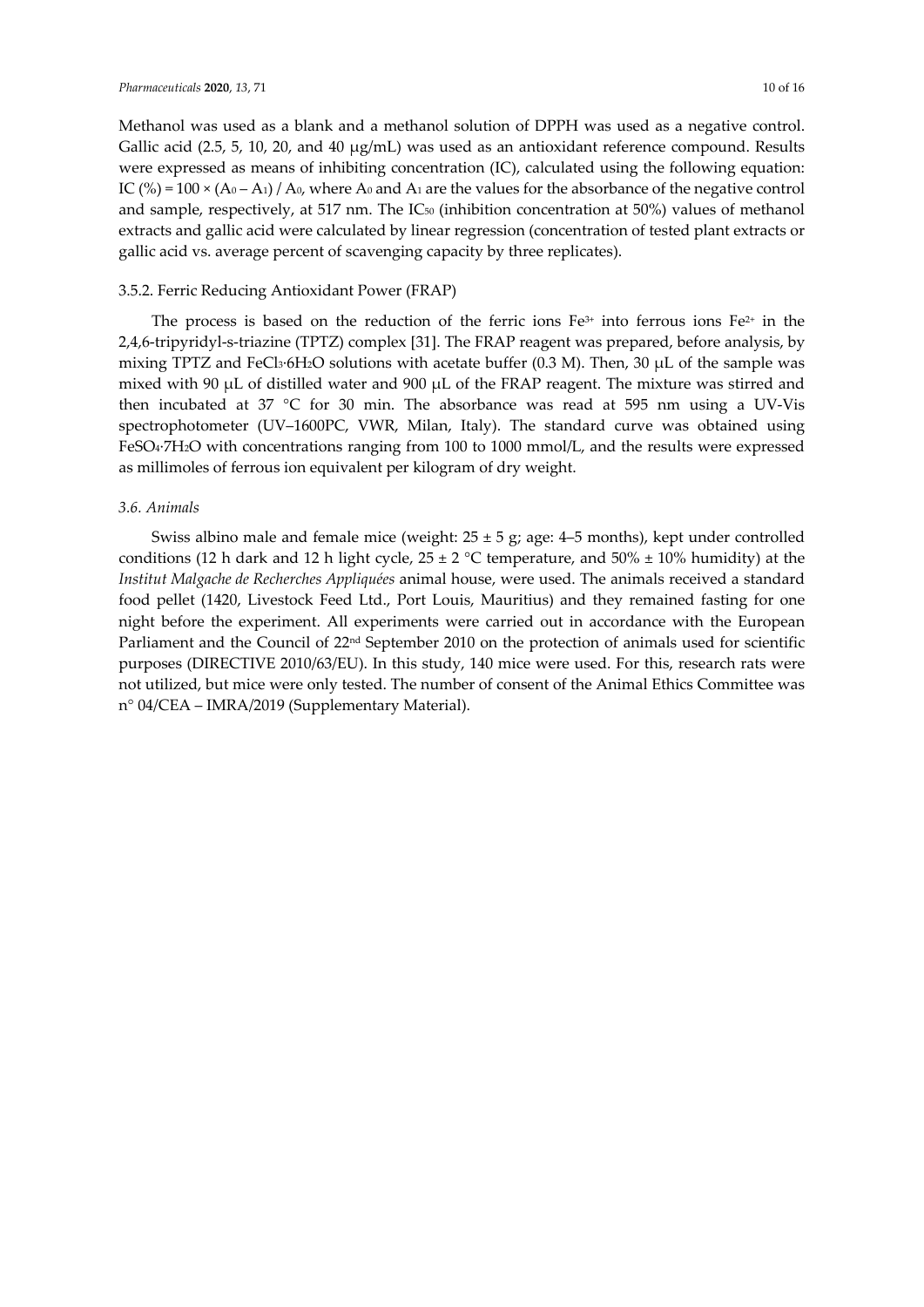| Chromatographic<br>Method | <b>Class</b>  | Standard                | Retention<br>Time (min) | Wavelength<br>(nm) | <b>Calibration Curve</b><br>Equation | $\mathbf{R}^2$ | Calibration<br>Curve range<br>$(mg.L^{-1})$ | <b>LOD</b><br>$(mg.L^{-1})$ | LOQ<br>$(mg.L^{-1})$ |
|---------------------------|---------------|-------------------------|-------------------------|--------------------|--------------------------------------|----------------|---------------------------------------------|-----------------------------|----------------------|
|                           |               | Caffeic acid            | 4.54                    | 330                | $y = 59.046x + 200.6$                | 0.996          | 111-500                                     | 0.305                       | 1.016                |
|                           | Cinnamic acid | Chlorogenic acid        | 3.89                    | 330                | $y = 15.583x + 760.05$               | 0.984          | 111-500                                     | 0.940                       | 3.134                |
|                           |               | Coumaric acid           | 6.74                    | 330                | $y = 8.9342x + 217.4$                | 0.997          | 111-500                                     | 2.907                       | 9.690                |
|                           |               | Ferulic acid            | 7.99                    | 330                | $y = 3.3963x - 4.9524$               | 1.000          | 111-500                                     | 1.245                       | 4.150                |
| $\mathbf{A}$              |               | Hyperosides             | 10.89                   | 330                | $y = 7.1322x - 4.583$                | 0.999          | 111-500                                     | 3.372                       | 11.241               |
|                           |               | Isoquercetrin           | 11.24                   | 330                | $y = 8.3078x + 26.621$               | 0.999          | 111-500                                     | 0.252                       | 0.840                |
|                           | Flavonols     | Quercetin               | 17.67                   | 330                | $y = 3.4095x - 98.307$               | 0.998          | 111-500                                     | 4.055                       | 13.518               |
|                           |               | Quercitrin              | 13.28                   | 330                | $y = 2.7413x + 5.6367$               | 0.998          | 111-500                                     | 5.456                       | 18.187               |
|                           |               | Rutin                   | 12.95                   | 330                | $y = 6.5808x + 30.831$               | 0.999          | 111-500                                     | 2.937                       | 9.790                |
|                           | Benzoic acids | Ellagic acid            | 18.65                   | 280                | $y = 29.954x + 184.52$               | 0.998          | $62.5 - 250$                                | 0.611                       | 2.035                |
|                           |               | Gallic acid             | 4.26                    | 280                | $y = 44.996x + 261.86$               | 0.999          | $62.5 - 250$                                | 0.435                       | 1.451                |
| B                         | Catechins     | Catechin                | 10.31                   | 280                | $y = 8.9197x + 66.952$               | 1.000          | $62.5 - 250$                                | 2.343                       | 7.809                |
|                           |               | Epicatechin             | 14.30                   | 280                | $y = 12.88x - 43.816$                | 0.999          | $62.5 - 250$                                | 0.763                       | 2.543                |
|                           | Tannins       | Castalagin              | 16.35                   | 280                | $y = 4.236x - 8.535$                 | 1.000          | $62.5 - 250$                                | 1.009                       | 3.363                |
|                           |               | Vescalagin              | 17.25                   | 280                | $y = 4.939x - 1.232$                 | 1.000          | $62.5 - 250$                                | 0.603                       | 2.010                |
|                           |               | Limonene                | 3.35                    | 250                | $y = 0.189x - 5.420$                 | 0.999          | 125-1000                                    | 8.654                       | 28.847               |
|                           |               | Phellandrene            | 3.57                    | 210                | $y = 8.783x - 145.3$                 | 0.998          | 125-1000                                    | 0.562                       | 1.874                |
| $\mathsf{C}$              | Monoterpenes  | Sabinene                | 3.45                    | 220                | $y = 18.14x - 1004$                  | 0.998          | 125-1000                                    | 0.094                       | 0.314                |
|                           |               | y-terpinene             | 3.28                    | 235                | $y = 0.4886x - 23.02$                | 0.999          | 125-1000                                    | 15.577                      | 58.590               |
|                           |               | Terpinolene             | 4.83                    | 220                | $y = 26.52x + 876.8$                 | 0.999          | 125-1000                                    | 0.241                       | 0.804                |
| $\mathbf D$               | Organic acids | Citric acid             | 5.30                    | 214                | $y = 1.0603x - 22.092$               | 1.000          | 167-1000                                    | 18.805                      | 62.682               |
|                           |               | Malic acid              | 4.03                    | 214                | $y = 1.415x - 80.254$                | 0.996          | 167-1000                                    | 15.721                      | 52.404               |
|                           |               | Oxalic acid             | 7.85                    | 214                | $y = 6.4502x + 6.1503$               | 0.998          | 167-1000                                    | 0.550                       | 1.835                |
|                           |               | Quinic acid             | 3.21                    | 214                | $y = 0.8087x - 38.021$               | 0.998          | 167-1000                                    | 26.106                      | 87.021               |
|                           |               | Succinic acid           | 3.46                    | 214                | $y = 0.9236x + 8.0823$               | 0.995          | 167-1000                                    | 7.135                       | 23.783               |
|                           |               | Tartaric acid           | 5.69                    | 214                | $y = 1.8427x - 15.796$               | 1.000          | 167-1000                                    | 8.520                       | 28.401               |
| ${\bf E}$                 | Vitamins      | Ascorbic acid           | 4.14                    | 261                | $y = 42.71x + 27.969$                | 0.999          | 100-1000                                    | 0.836                       | 2.786                |
|                           |               | Dehydroascorbic<br>acid | 3.41                    | 348                | $y = 4.1628x + 140.01$               | 0.999          | $30 - 300$                                  | 1.095                       | 3.649                |

Table 6. Calibration curve, R<sup>2</sup>, LOD (limit of detection), and LOQ (limit of quantification) of each bioactive compound used as standard.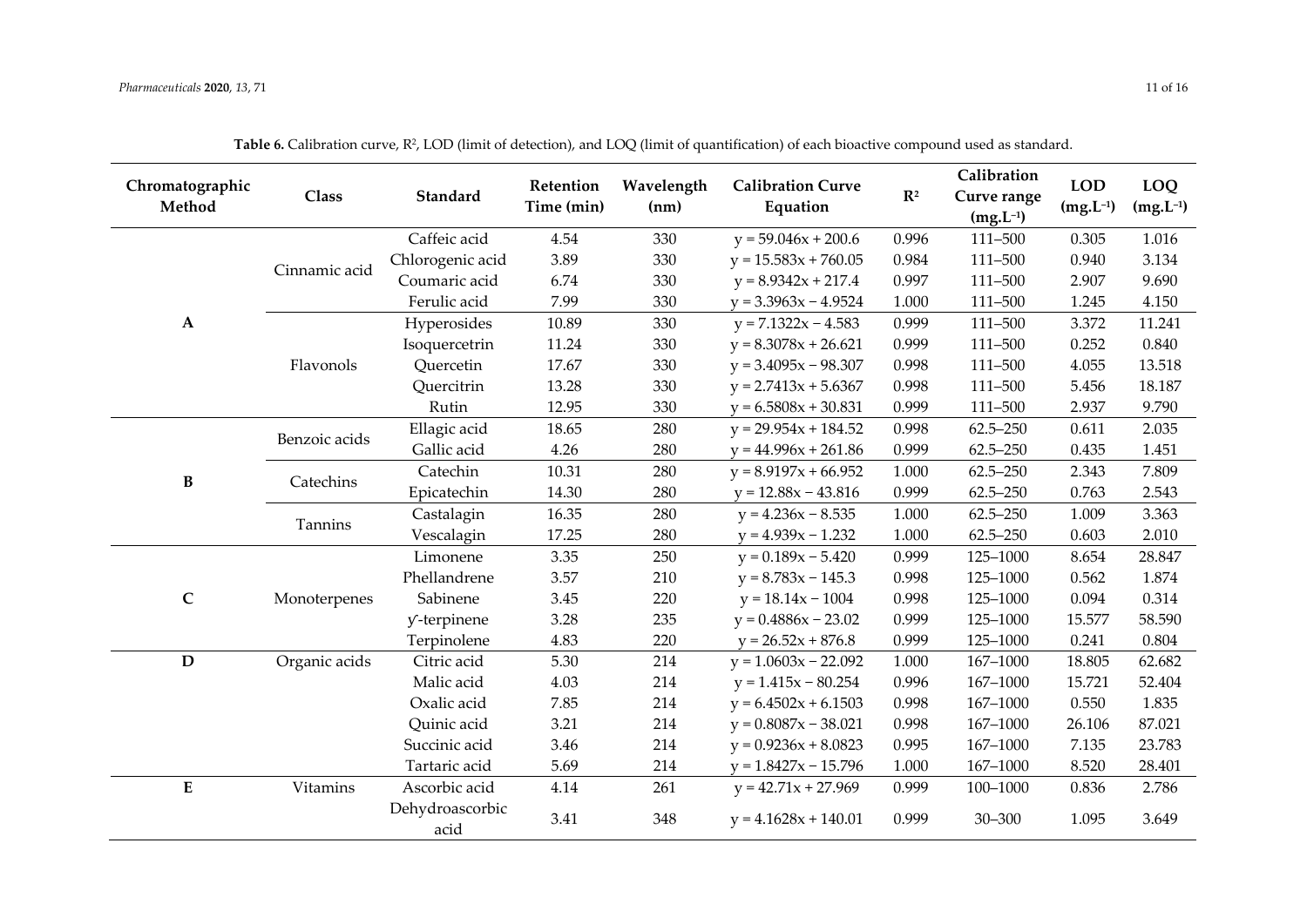|   |             | $\alpha$ -carotene     | 12.34 | 450 | $y = 0.5323x + 4.2783$ | 0.994 | $25 - 100$   | 1.546  | 5.154  |
|---|-------------|------------------------|-------|-----|------------------------|-------|--------------|--------|--------|
|   |             | β-carotene             | 10.58 | 450 | $y = 1.5762x + 1.8981$ | 0.992 | $25 - 250$   | 3.976  | 13.254 |
| E | Carotenoids | $\beta$ -cryptoxanthin | 4.35  | 450 | $y = 13.272x - 5.3181$ | 0.999 | $25 - 200$   | 0.305  | 1.016  |
|   |             | Lutein                 | 2.33  | 450 | $v = 84.448x - 318.78$ | 1.000 | $25 - 200$   | 0.073  | 0.244  |
|   |             | Lycopene               | 3.16  | 450 | $y = 0.8543x + 19.263$ | 0.979 | $62.5 - 500$ | 14.933 | 49.775 |
|   |             | Zeaxanthin             | 2.43  | 450 | $v = 188.23x - 56.64$  | 1.000 | $25 - 200$   | 0.042  | 0.141  |

**Table 7.** Chromatographic conditions of each used method.

| Method       | Compound of<br>Interest                                                                                                                                                                                                                                                                                                                                                                      | <b>Stationary Phase</b>                                                     | <b>Mobile Phase</b>                                                                                                      | Flow<br>(mL/min) | Time of<br>Analysis (mn)   | Gradient <sup>b</sup> | Wavelength<br>(nm) |  |  |  |  |
|--------------|----------------------------------------------------------------------------------------------------------------------------------------------------------------------------------------------------------------------------------------------------------------------------------------------------------------------------------------------------------------------------------------------|-----------------------------------------------------------------------------|--------------------------------------------------------------------------------------------------------------------------|------------------|----------------------------|-----------------------|--------------------|--|--|--|--|
| $\mathbf A$  | Cinnamic acids,<br>flavonols                                                                                                                                                                                                                                                                                                                                                                 | KINETEX-C18 column (4.6 ×<br>$150 \text{ mm}$ , $5 \text{ }\mu\text{m}$ )   | A: 10 mM KH2PO4/H <sub>3</sub> PO <sub>4</sub> , pH = $2.8$<br>B: CH <sub>3</sub> CN                                     | $1.5\,$          | $20 + 2$ (CT) <sup>a</sup> | Yes                   | 330                |  |  |  |  |
| $\, {\bf B}$ | Benzoic acids,<br>catechins                                                                                                                                                                                                                                                                                                                                                                  | KINETEX-C18 column (4.6 ×<br>$150 \text{ mm}, 5 \text{ }\mu\text{m}$        | A:H <sub>2</sub> O/CH <sub>3</sub> OH/HCOOH (5:95:0.1<br>$v/v/v$ , pH = 2.5<br>B: CH <sub>3</sub> OH/HCOOH (100:0.1 v/v) | 0.6              | $23 + 2$ (CT) <sup>a</sup> | Yes                   | 280                |  |  |  |  |
| $\mathbf C$  | Monoterpenes                                                                                                                                                                                                                                                                                                                                                                                 | KINETEX-C18 column $(4.6 \times$<br>$150 \text{ mm}, 5 \text{ }\mu\text{m}$ | A: H <sub>2</sub> O<br>B: CH <sub>3</sub> CN                                                                             | 1.0              | $17 + 3$ (CT) <sup>a</sup> | Yes                   | 210,220,235,250    |  |  |  |  |
| ${\bf D}$    | Organic acids                                                                                                                                                                                                                                                                                                                                                                                | KINETEX-C18 column $(4.6 \times$<br>$150 \text{ mm}, 5 \text{ }\mu\text{m}$ | A: 10 mM KH2PO4/H3PO4, pH = 2.8<br>B: CH <sub>3</sub> CN                                                                 | 0.6              | $13 + 2$ (CT) <sup>a</sup> | No                    | 214                |  |  |  |  |
| E            | Vitamins                                                                                                                                                                                                                                                                                                                                                                                     | KINETEX-C18 column (4.6 ×<br>$150 \text{ mm}, 5 \text{ }\mu\text{m}$        | A: 5 mM C16H33N(CH3)3Br/50 mM<br>$KH2PO4, pH = 2.5$<br>B: CH <sub>3</sub> OH                                             | 0.9              | $10 + 5$ (CT) <sup>a</sup> | No                    | 261,348            |  |  |  |  |
| ${\bf F}$    | Carotenoids                                                                                                                                                                                                                                                                                                                                                                                  | KINETEX-C18 column (4.6 ×<br>$150 \text{ mm}$ , $5 \text{ }\mu\text{m}$ )   | A: ACN<br><b>B:</b> MeOH<br>C:CH <sub>2</sub> Cl <sub>2</sub>                                                            | 1.0              | $20 + 5$ (CT) <sup>a</sup> | No                    | 450                |  |  |  |  |
|              | <sup>a</sup> CT = conditioning time.<br><b>b</b> Elution conditions.<br>Method A gradient: 5% B to 21% B in 17 min + 21% B in 3 min.<br>Method B gradient: $3\%$ B to $85\%$ B in 22 min + $85\%$ B in 1 min.<br>Method C ratio of phase A and B: 95:5.<br>Method D ratio of phase A and B: 95:5.<br>Method E ratio of phase A and B: 95:5.<br>Method F ratio of phase A, B, and C: 75:20:5. |                                                                             |                                                                                                                          |                  |                            |                       |                    |  |  |  |  |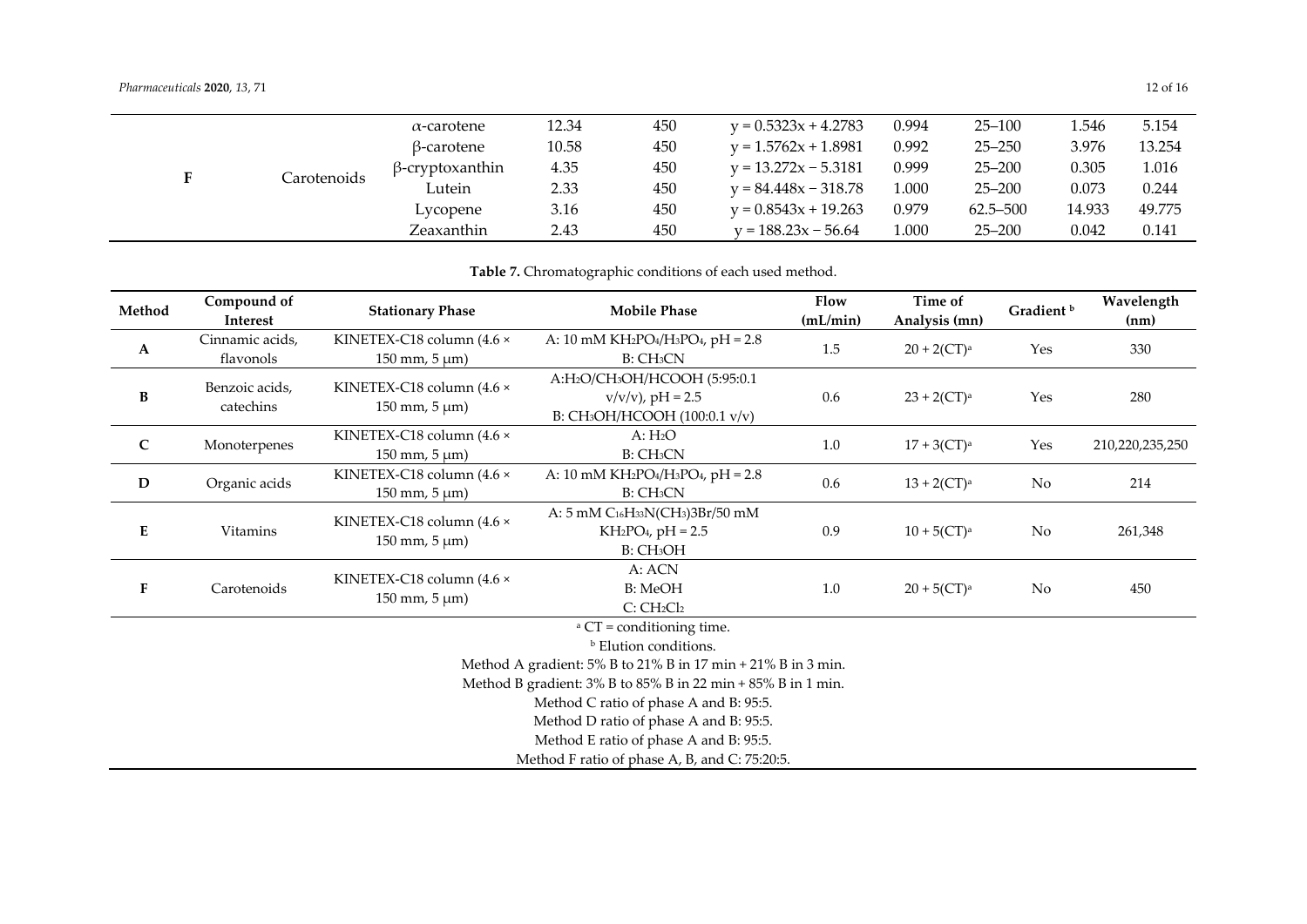## *3.7. Anti-Inflammatory Activity*

#### 3.7.1. Carrageenan-Induced Paw Oedema

In vivo anti-inflammatory activity was evaluated based on the inhibition of a carrageenan-induced mouse hind paw oedema using a plethysmometer, as previously described by Buisseret et al. [32], slightly modified. Briefly, mice were fasted for 12 h with free access to water until the experiment. Fasted animals were divided into 10 groups of 5 mice. Group I orally received distillated water and served as the negative control. Group II, orally indomethacin-administered (10 mg/kg per os), was the positive control group, Groups III–VI were fed by leaf extracts, respectively, at doses of 50, 100, 200, and 400 mg/kg body weight (b.w.), and Groups VII–X were fed by stem extracts, respectively, at doses of 50, 100, 200, and 400 mg/kg b.w., one hour before the induction of 100 µl of carrageenan solution (2%) in normal saline solution (9%) into the right hind paw of each mouse. Paw volume was measured by a water plethysmometer (Ugo Basile 7140, Italy) before and 30, 60, 120, and 180 min after induction of carrageenan.

#### 3.7.2. Acetic Acid-Induced Writhing Test

The protocol of Olajide et al. [33] was slightly modified to determine the antinociceptive activity of the extracts. Ten groups of 5 fasted mice were used for performing the assays. Distilled water was orally administered to the negative control group (group I), while indomethacin at a dose of 10 mg/kg b.w. was administered, by gavage, to the positive control group (group II); stem methanol extracts at doses of 50, 100, 200, and 400 mg/kg b.w. were administered to groups III–VI, respectively; and leaf methanol extracts at doses of 50, 100, 200, and 400 mg/kg b.w. were administered to groups VII–X, respectively, one hour before the injection of 100 µL of acetic acid solution (1%) in 0.9% saline solution by the intraperitoneal route in order to induce characteristic writhing. The number of writhes occurring between 5 and 30 min after acetic acid injection was counted.

## *3.8. Anti-Diabetic Activity*

Oral glucose tolerance tests were carried out as earlier described by Tombozara et al. [34] with slight modifications. Fasted mice were divided into ten groups (each group comprised four animals for each treatment): i) Group I, mice that received glibenclamide (GBD) at 10 mg/kg body weight (b.w.), 60 min before administration of 4 g/kg b.w. glucose (t = 0 min); ii) group II, mice that received distillated water (negative control), 60 min before administration of glucose (4 g/kg b.w.); iii) groups III–VI, mice that received, respectively, 50, 100, 200, and 400 mg/kg b.w. of leaf extracts, 60 min before administration of glucose (4 g/kg b.w.); iv) groups VII–X, mice that received, respectively, 50, 100, 200, and 400 mg/kg b.w. of stem extracts, 60 min before administration of glucose (4 g/kg b.w.). Methanol extracts or GBD were administrated by the oral route at the volume of 10 mL/kg. Glycaemia was measured from the venous blood sample taken at the end of the tail using a glucometer (Safe-Accu 2) at different periods (i) at  $t = -60$  min, which is the time corresponding to the glycaemia before the extract or GBD administration; ii) at  $t = 0$ , which is the measured glycaemia, 60 min after the extract or GBD administration; iii) at t = 15, 30, 60, and 120 min, corresponding to the time after the glucose loading).

#### *3.9. Statistical Analysis*

All the experiments were carried out in triplicate and the results were expressed as mean  $\pm$ standard deviation (SD) or standard error means (S.E.M.). Data were statistically analyzed using Student's *t*-test and one-way analysis of variance (ANOVA) followed by Tukey's HSD (honestly significant difference) multiple range test. All the differences showing a p < 0.05 were accepted as statistically significant.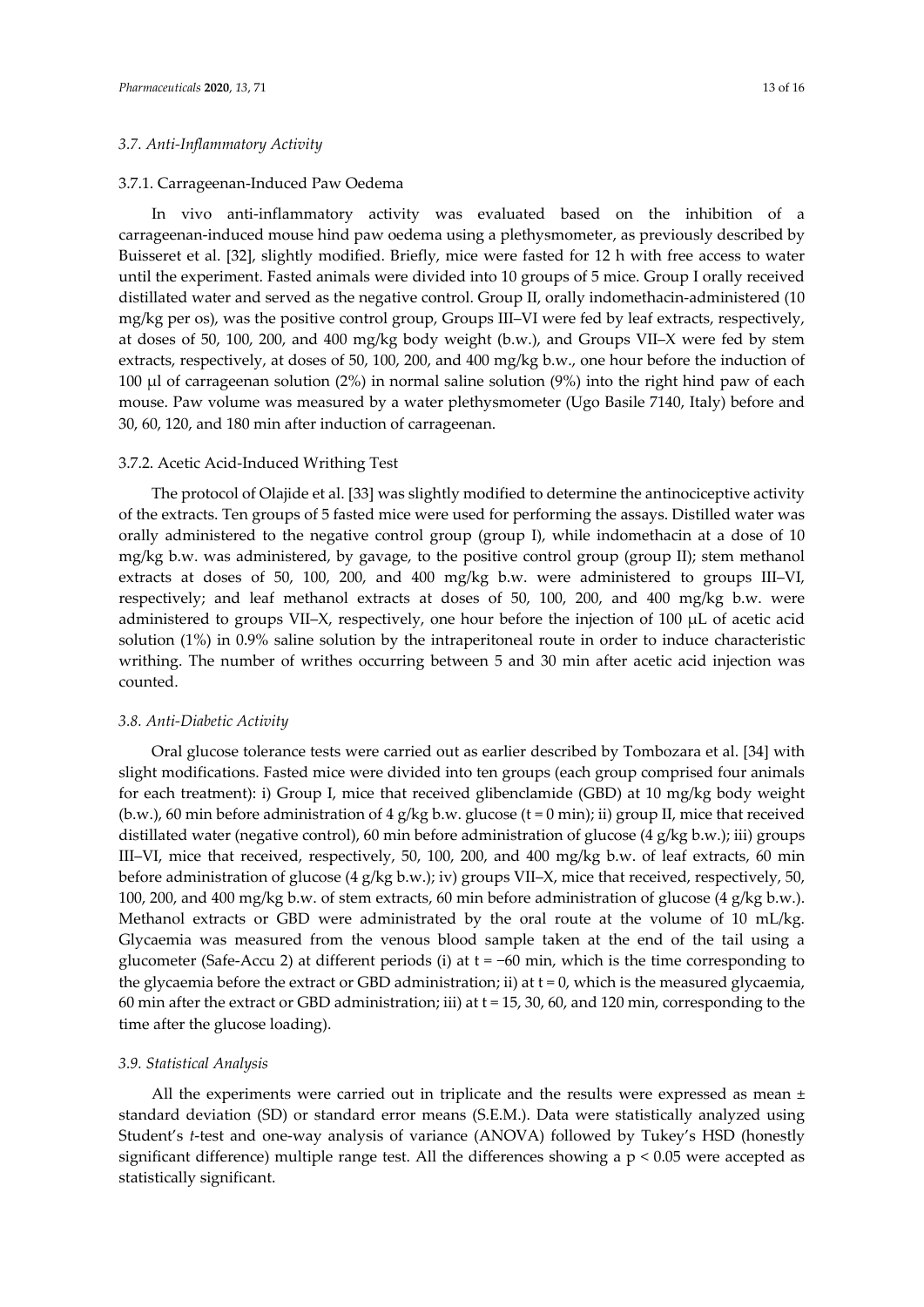## **4. Conclusions**

This is the first phytochemical and pharmacological study on *U. bojeri*, and its importance is related to the wide use of this species in the popular Malagasy medicine. Indeed, despite its wide use by the Malagasy population, there is no information on the composition and the supposed benefits of this species for human health. Preliminary results highlighted, for the first time, that stem and leaf extracts of *U. bojeri* showed an anti-inflammatory, antidiabetic, and high antioxidant activity. This species is rich in secondary metabolites known for pharmacological activity. Thus, these first findings support the use of this species, in traditional medicine, but more studies are needed to better clarify pharmacological mechanisms of action.

**Supplementary Materials:** The following are available online at www.mdpi.com/1424-8247/13/4/71/s1, Supplementary material: Consent of the Animal Ethics Committee - n° 04/CEA – IMRA/2019.

**Author Contributions:** Conceptualization, D.R. and G.L.B; methodology, Z.R.R.; software, Z.R.R., N.T. and D.D.; validation, D.D. and N.T.; formal analysis, Z.R.R.; investigation, Z.R.R., D.D. and N.T.; resources, Z.R.R.; data curation, Z.R.R. and N.T.; writing—original draft preparation, Z.R.R.; writing—review and editing, N.T., D.D., H.A., D.R. and G.L.B; supervision, D.R., C.A. and G.L.B.; project administration, C.A. and G.L.B. All authors have read and agreed to the published version of the manuscript.

**Funding:** This research received no external funding.

**Conflicts of Interest:** The authors declare no conflict of interest.

## **References**

- 1. Robinson, J.G. An island of evolutionary exuberance. *Science* **2004**, *304*, 53, doi:10.1126/science.1096496.
- 2. Hudson, J.B.; Lee, M.K.; Rasoanaivo, P. Antiviral activities in plants endemic to Madagascar. *Pharmceut. Biol*. **2000**, *38*, 36–39, doi:10.1076/1388-0209(200001)3811-BFT036.
- 3. Pernet, R.; Meyer, G. Pharmacopée de Madagascar. *Off. Des Rech. Sci.* **1957**, *1,* 86*.* Available online: http://horizon.documentation.ird.fr/exl-doc/pleins\_textes/divers13-05/010057844.pdf (accessed on 18<sup>th</sup> November, 2019).
- 4. Kull, C.A.; Ratsirarson, J.; Randriamboavonjy, G. Les forêts de tapia des Hautes Terres malgaches. *Terre Malgache* **2005**, *24*, 22–58. Available online: https://popups.uliege.be:443/17804507/index.php?id=10045 (accessed on 6 November, 2019).
- 5. Verheggen, F.; Bogaert, J.; Haubruge, É. Les Vers à Soie Malgaches. 2013. Available online: https://books.google.cm/books?hl=fr&lr=&id=AEzwAwAAQBAJ&oi=fnd&pg=PA15&dq=les+vers+à+soie +malgaches&ots=69bUeaIiYj&sig=CWmI7vMg-956oY9GGLSvwhw1y2I&redir\_esc=y#v=onepage&q=les vers à soie malgaches&f=false (accessed on 6 November, 2019).
- 6. Bourgeat, F. Sols sur socle ancien à Madagascar. *Mémoire de l'ORSTOM* **1972**, *57*, 338.
- 7. Direction des Eaux et Forêts (DEF). Inventaire Écologique Forestier National. Recueil botanique de 200 espèces forestières- Antananarivo, Madagascar, EEDR Mamokatra/DFS/FTM/Ministère des Eaux et Forêts. **1996**, *503*.
- 8. Silva, B.M.; Andrade, P.B.; Gonçalves, A.C.; Seabra, R.M.; Oliveira, M.B.; Ferreira, M.A. Influence of jam processing upon the contents of phenolics, organic acids and free amino acids in quince fruit (*Cydonia oblonga* Miller). *Eur. Food Res. Technol.* **2004**, *218*, 385–389.
- 9. Donno, D.; Beccaro, G.L.; Mellano, M.G.; Cerutti, A.K.; Bounous, G. Goji berry fruit (*Lycium spp.*): Antioxidant compound fingerprint and bioactivity evaluation. *J. Funct. Foods* **2015**, *18*, 1070–1085, doi:10.1016/j.jff.2014.05.020.
- 10. Rakotoniaina, E.N.; Donno, D.; Randriamampionona, D.; Harinarivo, H.L.; Andriamaniraka, H.; Solo, N.R.; Soifoini, T.; Torti, V.; Rabemanantsoa, C.; Andrianjara, C.; et al. Insights into an endemic medicinal plant species of Madagascar and Comoros: The case of Famelona (*Chrysophyllum boivinianum* (Pierre) Baehni, Sapotaceae family). *S. Afr. J. Bot.* **2018**, *117*, 110–118, doi:10.1016/j.sajb.2018.05.010.
- 11. Pham, H.N.T.; Vuong, Q.V.; Bowyer, M.C.; Scarlett, C.J. Effect of extraction solvents and thermal drying methods on bioactive compounds and antioxidant properties of *Catharanthus roseus* (L) G. Don (Patricia white cultivar). *J. Food Process. Pres.* **2017**, *41*, 1–8, doi:10.1111/jfpp.13199.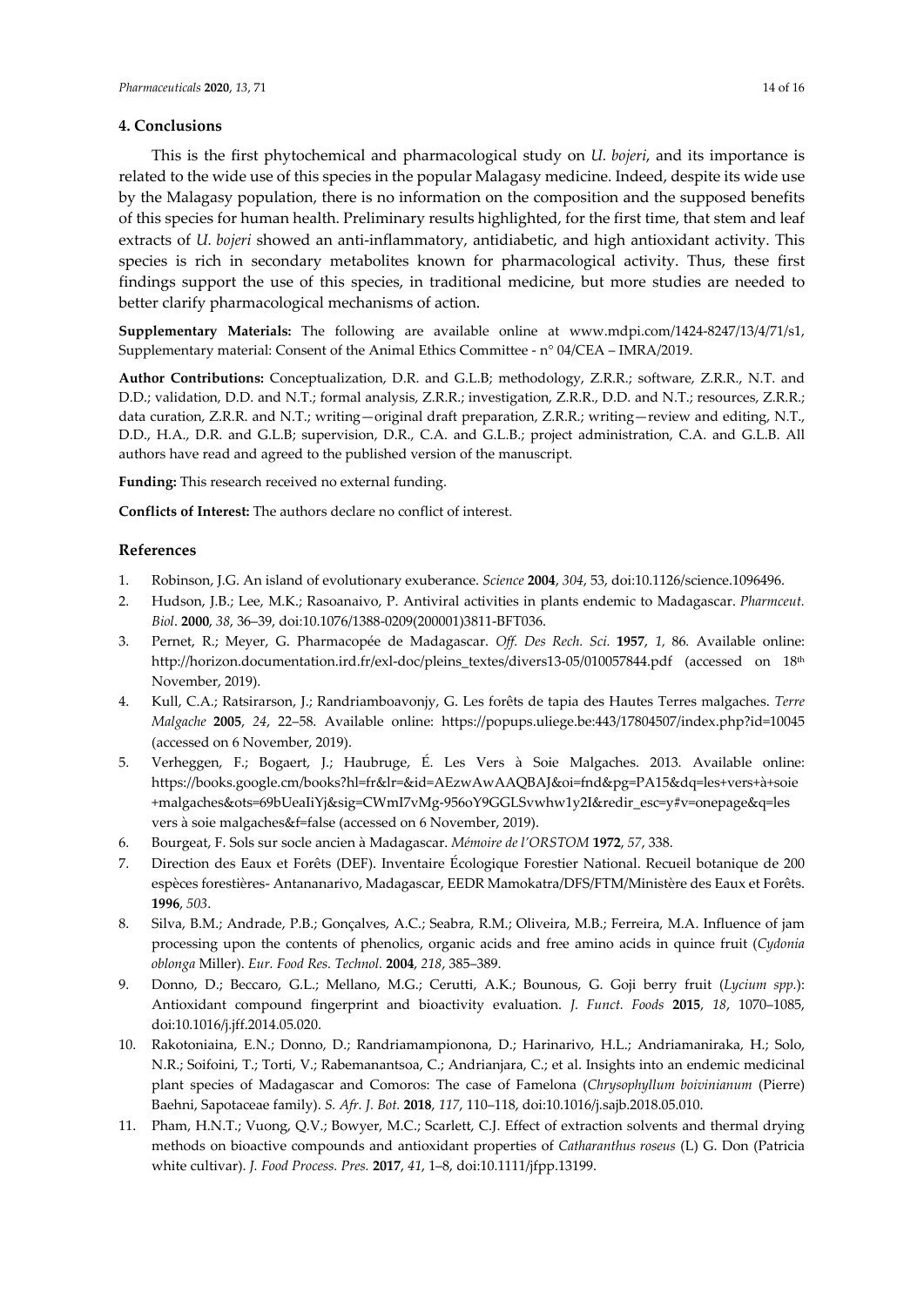- 12. Newell, A.M.; Yousef, G.G.; Lila, M.A.; Ramirez-Mares, M.V.; Gonzales de Meija, E. Comparative *in vitro* bioactivities of tea extracts from six species of *Ardisia* and their effect on growth inhibition of HepG2 cells. *J. Ethnopharmacol.* **2010**, *130*, 536–544, doi:10.1016/j.jep.2010.05.051.
- 13. Chien, S.C.; Chen, M.L.; Kuo, H.T.; Tsai, Y.C.; Lin, B.F.; Kuo, Y.H. Anti-inflammatory Activities of New Succinic and Maleic Derivatives from the Fruiting Body of *Antrodia camphorate*. *J. Agric. Food Chem.* **2008**, *56*, 7017–7022, doi:10.1021/jf801171x.
- 14. Hernandez-Ortega, M.; Ortiz-Moreno, A.; Hernandez-Navarro, M.D.; Chamorro-Cevallos, G.; Dorantes-Alvarez, L.; Necoechea-Mondragon, H. Antioxidant, antinociceptive, and anti-Inflammatory effects of carotenoids extracted from dried pepper (*Capsicum annuum* L.). *J. Biomed. Biotechnol.* **2012**, *524019*, 10, doi:10.1155/2012/524019.
- 15. Jia, N.; Xiong, Y.L.; Kong, B.; Liu, Q.; Xia, X. Radical scavenging activity of black currant (*Ribes nigrum* L.) extract and its inhibitory effect on gastric cancer cell proliferation via induction of apoptosis. *J. Funct. Foods* **2012**, *4*, 382–390, doi:10.1016/j.jff.2012.01.009.
- 16. Soares, J.R.; Dins, T.C.P.; Cunha, A.P.; Almeida, L.M. Antioxidant activity of some extracts of *Thymus zygis*. *Free Radic. Res.* **1997**, *26*, 469–478, doi:10.3109/10715769709084484.
- 17. Aksoy, L.; Kolay, E.; Aĝilönü, Y.; Aslan, Z.; Kargioĝlu, M. Free radical scavenging activity, total phenolic content, total antioxidant status, and total oxidant status of endemic *Thermo psisturcica*. *Saudi J. Biol. Sci.* **2013**, *20*, 235–239, doi:10.1016/j.sjbs.2013.02.003.
- 18. Montefusco-Pereira, C.V.; de Carvalho, M.J.; de Araújo Boleti, A.P.; Teixeira, L.S.; Matos, H.R.; Lima, E.S. Antioxidant, anti-inflammatory, and hypoglycemic effects of the leaf extract from *Passiflora nitida* Kunth. *Appl. Biochem. Biotechnol.* **2013**, *170*, 1367–1378.
- 19. Donno, D.; Cerutti, A.K.; Mellano, M.G.; Prgomet, Z.; Beccaro, G.L. Serviceberry, a berry fruit with growing interest of industry: Physicochemical and quali-quantitative health-related compound characterisation. *J. Funct. Foods* **2016**, *26*, 157–166, doi:10.1016/j.jff.2016.07.014.
- 20. Roome, T.; Dar, A.; Naqvi, S.; Ali, S.; Choudhary, M.I. *Aegiceras corniculatum* extract suppresses initial and late phases of inflammation in rat paw and attenuates the production of eicosanoids in rat neutrophils and human platelets. *J. Ethnopharmacol.* **2008**, *120*, 248–254, doi:10.1016/j.jep.2008.08.025.
- 21. Deciga-Campos, M.; Palacios-Espinosa, F.J.; Reyes-Ramirez, A.; Mata, R. Antinociceptive and antiinflammatory effects of compounds isolated from *Scaphyglottis livida* and *Maxillaria densa*. *J. Ethnopharmacol.* **2007**, *114*, 161–168, doi:10.1016/j.jep.2007.07.021.
- 22. Goulart, S.; Moritz, G.I.M.; Lang, L.K.; Liz, R.; Schenkel, P.E.; Frode, S.T. Antiinflammatory evaluation of *Solidago chilensis* Meyen in a murine model of pleurisy. *J. Ethnopharmacol.* **2007**, *13*, 346–353, doi:10.1016/j.jep.2007.07.003.
- 23. Negus, S.S.; Vanderah, T.W.; Brandt, M.R.; Bilsky, E.J.; Becerra, L.; Borsook, D. Preclinical assessment of candidate analgesic drugs: Recent advances and future challenges. *J. Pharmacol. Exp. Ther.* **2006**, *319*, 507–514, doi:10.1124/jpet.106.106377.
- 24. Marles, R.J.; Farnsworth, N.R. Antidiabetic plants and their active constituents. *Phytomedicine* **1995**, *2*, 137–189, doi:10.1016/S0944-7113(11)80059-0.
- 25. Malencić, D.; Maksimović, Z.; Popović, M.; Miladinović, J. Polyphenol Contents and Antioxidant Activity of Soybean Seed Extracts. *Bioresour. Technol*. **2008**, *99*, 6688–6691, doi:10.1016/j.biortech.2007.11.040.
- 26. Peungvicha, P.; Thirawarapan, S.S.; Temsiririrkkul, R.; Watanabe, H.; Prasain, J.K.; Kadota, S. Hypoglycemic effect of the water extract of *Piper sarmentosum* in rats. *J. Ethnopharmacol.* **1998**, *60*, 27–32, doi:10.1016/S0378-8741(97)00127-X.
- 27. Slinkard, K.; Singleton, V.L. Total phenol analysis: Automation and comparison with manual methods. *Am. J. Enol. Vitic.* **1977**, *28*, 49–55.
- 28. Donno, D.; Beccaro, G.L.; Mellano, M.G.; Marinoni, T.D.; Cerutti, A.K.; Canterino, S.; Bounous, G. Application of sensory, nutraceutical and genetic techniques to create a quality profile of ancient apple cultivars. *J. Food Qual.* **2012**, *35*, 169–181, doi:10.1111/j.1745-4557.2012.00442.x.
- 29. Donno, D.; Boggia, R.; Zunin, P.; Cerutti, A.K.; Guido, M.; Mellano, M.G.; Prgomet, Z.; Beccaro, G.L. Phytochemical fingerprint and chemometrics for natural food preparation pattern recognition: An innovative technique in food supplement quality control. *J. Food Sci. Technol.* **2016**, *53*, 1071–1083.
- 30. Sreejayan, N.; Rao, M.N.A. Free radical scavenging activity of curcuminoids. *Arzneim. Forsch.* **1996**, *46*, 169–171.